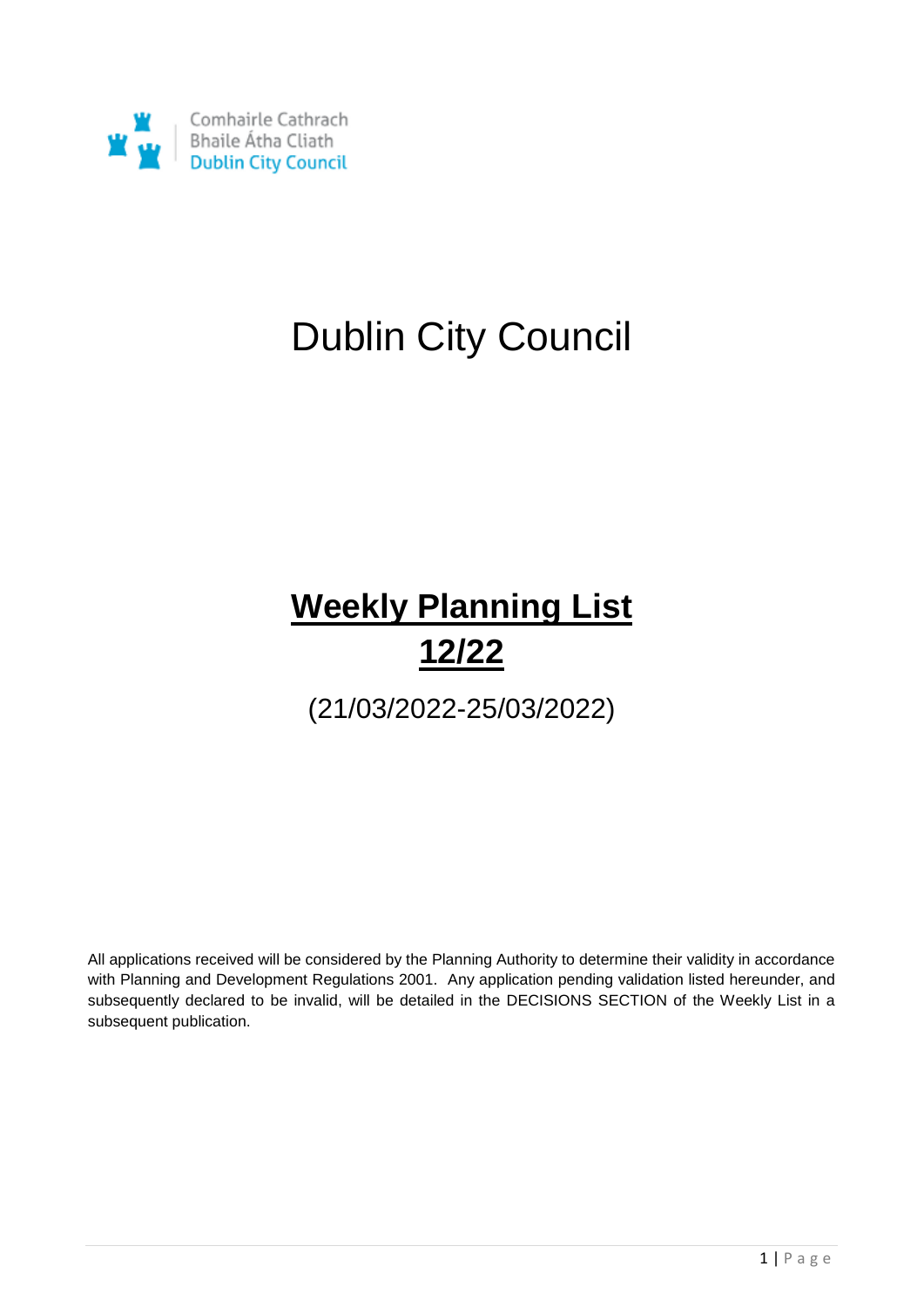#### **Area 3 COMMERCIAL**

| Area                          |
|-------------------------------|
| <b>Application Number</b>     |
| <b>Application Type</b>       |
| <b>Applicant</b>              |
| Location                      |
| <b>Registration Date</b>      |
| <b>Additional Information</b> |

**Area** Area 3 - Central **Application Number** 2555/16/X2 **Extension of Duration of Permission Monteco Holdings Limited Location** 7-11, Ormond Quay Upper, Dublin 7 **Registration Date** 24/03/2022

**Proposal**: EXT.OF DURATION:PROTECTED STRUCTURE:For development at a 0.1557 hectare site. The site is bounded to the south by Ormond Quay Upper, to the north by Strand Street Little, to west by No.14 Ormond Quay Upper and Hamilton Court and to the east by No. 6 Ormond Quay Upper (a Protected Structure). The application site comprises of the Ormond Hotel at 7-11 and the adjoining buildings at No. 12 Ormond Quay Upper (a Protected Structure) and No. 13 Ormond Quay Upper. The Proposed development comprises of the following:

Demolition of the existing hotel 7-11 Ormond Quay Upper and the existing non original return structures to the rear of No's 12 and 13 Ormond Quay Upper; The construction of a new part five storey and part four storey hotel on the site of the existing hotel and to the rear of No's 12 and 13 Ormond Quay Upper. The proposed development includes a single storey basement to the front (south) of the site and setbacks at fifth storey level north and to the south. The new development comprises of 2 no. parallel east-west blocks separated by a landscaped courtyard space with lift lobbies connecting the two blocks from ground to fifth storey;

The change of use of No's 12 and 13 Ormond Quay Upper from office use to hotel use; The refurbishment of No's 12 and 13 Ormond Quay Upper, including the conservation of and internal alterations to joinery, conservation of plasterwork and the upgrading of the floors, walls and doors to meet structural and fire safety standards;

The proposed development includes all associated and ancillary works, including green roof, bicycle parking (16 no. space), ESB substation and switch room to Hamilton Court and a service / loading area to the rear (north) with access from Strand Street Little.

The proposed hotel, comprising of the new development and No's 12 and 13 Ormond Quay Upper, will comprise of 121 no. bedrooms from ground to fourth floor.

The basement will comprise of ancillary facilities such as kitchen, store, residents fitness centre, plant, management office, toilets and lockers.

The ground floor will comprise of a reception / entrance area, bar (in No.12 Ormond Quay Upper), business centre (in No.13 Ormond Quay Upper), a restaurant, and bedrooms to the rear (north) . The overall gross floor area of the proposed development is 5,850 sq.m, comprising of 409 sq. m in No. 12 Ormond Quay Upper, 278 in No. 13 Ormond Quay Upper and 5,163 sq.m in the new build element.

\_\_\_\_\_\_\_\_\_\_\_\_\_\_\_\_\_\_\_\_\_\_\_\_\_\_\_\_\_\_\_\_\_\_\_\_\_\_\_\_\_\_\_\_\_\_\_\_\_\_\_\_\_\_\_\_\_\_\_\_\_\_\_\_\_\_\_\_\_\_\_\_\_\_\_\_\_\_

| <b>Area</b>                   | Area 3 - Central                                     |
|-------------------------------|------------------------------------------------------|
| <b>Application Number</b>     | 3067/22                                              |
| <b>Application Type</b>       | Permission                                           |
| <b>Applicant</b>              | Antoine Giacometti & Tamsin Snow                     |
| Location                      | 26, Montpelier Hill, Arbour Hill, Dublin 7, D07 R821 |
| <b>Registration Date</b>      | 24/03/2022                                           |
| <b>Additional Information</b> | <b>Additional Information Received</b>               |

**Proposal**: PROTECTED STRUCTURE: The development will consist of the change of use from commercial to residential, including:

1) The removal of internal modern partitions at ground and first floor levels;

2) The removal of 2 nos. modern WCs and provision of new stairs from basement to half-landing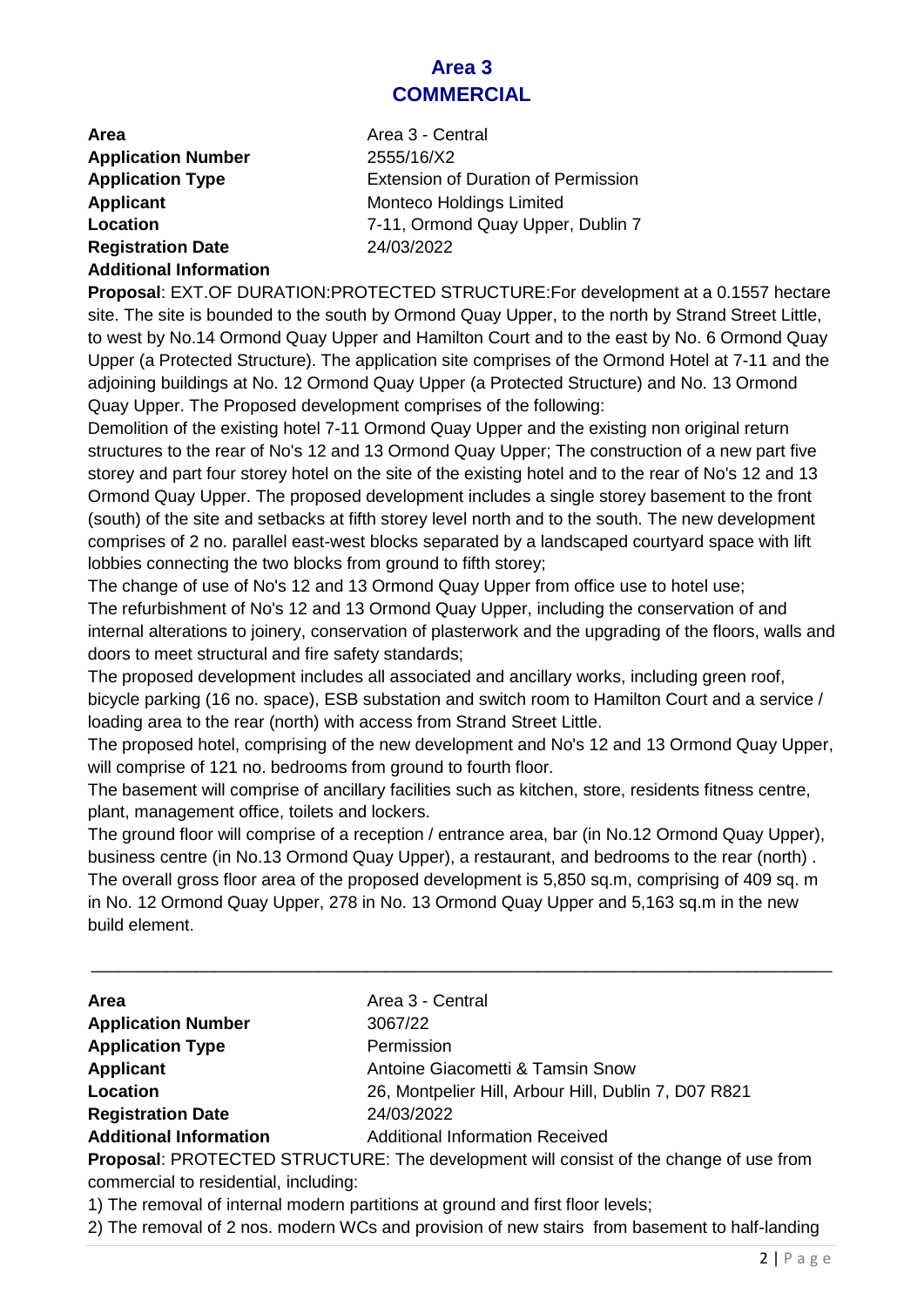and reinstatement of existing stairs from half-landing to ground floor;

3) The provision of 1 no. new kitchen services and 1 no. new tea-station for home office at ground floor;

4) The provision of 2 nos. new bathrooms and services at first floor;

5) The reinstatement of 15 nos. sash windows and provision of 2 nos. new windows at closed up openings on rear elevation.

\_\_\_\_\_\_\_\_\_\_\_\_\_\_\_\_\_\_\_\_\_\_\_\_\_\_\_\_\_\_\_\_\_\_\_\_\_\_\_\_\_\_\_\_\_\_\_\_\_\_\_\_\_\_\_\_\_\_\_\_\_\_\_\_\_\_\_\_\_\_\_\_\_\_\_\_\_\_

| <b>Area</b>               | Area 3 - Central                                     |
|---------------------------|------------------------------------------------------|
| <b>Application Number</b> | 3563/22                                              |
| <b>Application Type</b>   | Permission                                           |
| Applicant                 | <b>Royal Amusement Limited</b>                       |
| Location                  | 185, Parnell Street at the corner of Dominick Street |
|                           | Lower, Dublin 1                                      |
| <b>Registration Date</b>  | 21/03/2022                                           |

#### **Additional Information**

**Proposal**: The development will consist of the proposed erection of signage to the existing shopfront fascias on the ground floor elevation of a restaurant previously granted permission under Reg. Ref. 2781/20 and over/adjacent to the ground floor entrances to a gaming outlet (containing amusement-with-prize machines) at basement level previously granted permission by An Bord Pleanala under Reg. Ref. ABP 309865-2, and all associated site works and services.

\_\_\_\_\_\_\_\_\_\_\_\_\_\_\_\_\_\_\_\_\_\_\_\_\_\_\_\_\_\_\_\_\_\_\_\_\_\_\_\_\_\_\_\_\_\_\_\_\_\_\_\_\_\_\_\_\_\_\_\_\_\_\_\_\_\_\_\_\_\_\_\_\_\_\_\_\_\_

| <b>Area</b>                                               | Area 3 - Central                           |
|-----------------------------------------------------------|--------------------------------------------|
| <b>Application Number</b>                                 | 3591/22                                    |
| <b>Application Type</b>                                   | Permission                                 |
| <b>Applicant</b>                                          | Catella Real Estate AG                     |
| Location                                                  | 1, George's Dock, IFSC, Dublin 1, D01 W213 |
| <b>Registration Date</b><br><b>Additional Information</b> | 24/03/2022                                 |

**Proposal**: The proposed development comprises the provision of an accessble ramped entrance on the southern and western side of the existing building. The development includes modifications to the existing landscaping and external access arrangements and all ancillary and associated site development and landscaping works.

\_\_\_\_\_\_\_\_\_\_\_\_\_\_\_\_\_\_\_\_\_\_\_\_\_\_\_\_\_\_\_\_\_\_\_\_\_\_\_\_\_\_\_\_\_\_\_\_\_\_\_\_\_\_\_\_\_\_\_\_\_\_\_\_\_\_\_\_\_\_\_\_\_\_\_\_\_\_

| Area                          | Area 3 - Central                                 |
|-------------------------------|--------------------------------------------------|
| <b>Application Number</b>     | 3592/22                                          |
| <b>Application Type</b>       | <b>Retention Permission</b>                      |
| <b>Applicant</b>              | BPCP Ltd.                                        |
| Location                      | Corn Mill, Distillery Road, Drumcondra, Dublin 3 |
| <b>Registration Date</b>      | 24/03/2022                                       |
| <b>Additional Information</b> |                                                  |

**Proposal**: PROTECTED STRUCTURE:RETENTION: Permission for the Retention of the subdivision of five number 'live/work' units as originally granted planning permission in 2005 (Reg. no. 4831/03) into ten number one and two-bedroom apartments in the development known as Corn Mill, Distillery Road, Drumcondra, Dublin 3, originally known as the Eircom Site, a Protected Structure. The relevant apartments being; in the three/four storey over basement Block B; on the ground floor, no. 9 (two-bedroom) no. 9A (one-bedroom); on the first floor; no.10 (one-bedroom) and no. 10A (one-bedroom) and on the second floor; no. 16 (one-bedroom) and no. 16A (onebedroom) and in the six-storey over basement Block C; on the ground floor; no. 21 (two-bedroom),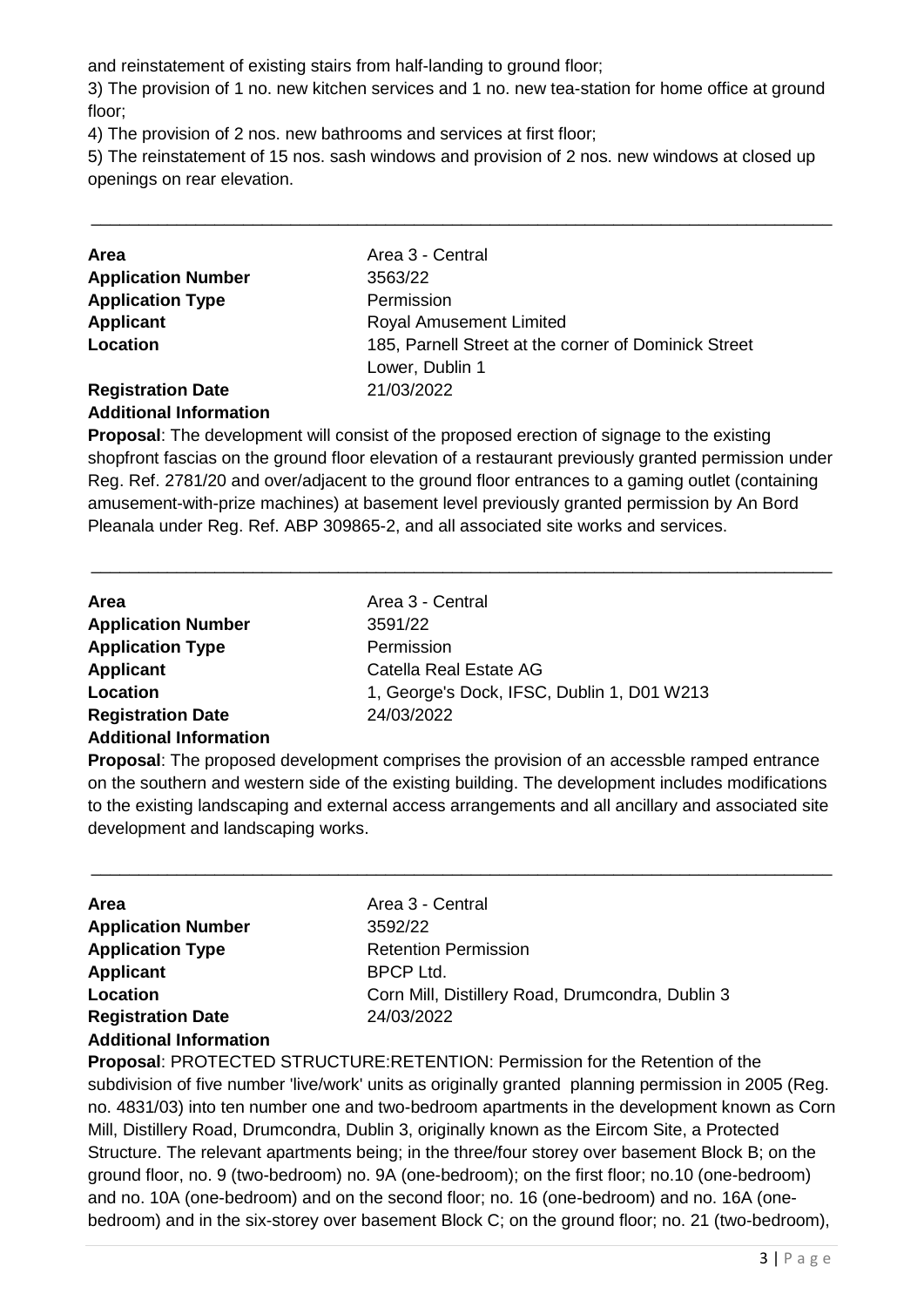no. 21A (one-bedroom) no. 22 (two-bedroom) and no. 22A (one-bedroom), together with associated internal alterations and all external balcony and terrace area.

\_\_\_\_\_\_\_\_\_\_\_\_\_\_\_\_\_\_\_\_\_\_\_\_\_\_\_\_\_\_\_\_\_\_\_\_\_\_\_\_\_\_\_\_\_\_\_\_\_\_\_\_\_\_\_\_\_\_\_\_\_\_\_\_\_\_\_\_\_\_\_\_\_\_\_\_\_\_

| Area 3 - Central                               |
|------------------------------------------------|
|                                                |
|                                                |
| Gavan Molloy and Laura Ryan                    |
| 34, Ratra Park, Navan Road, Dublin 7, D07 T263 |
|                                                |
|                                                |
|                                                |

**Proposal**: Planning permission is sought for demolition of existing single structure to the rear, canopy cover and detached garage structure at 34 Ratra Park and the construction of new single storey detached dwelling to the rear and associated works. The proposed dwelling consists of single bedroom, WC, store and combined living/kitchen space with front pedestrian access from Conor Clune Road. Widening of the existing pedestrian entrance on 34 Ratra Park to a vehicular entrance for 2 vehicles to serve both dwellings is also sought.

\_\_\_\_\_\_\_\_\_\_\_\_\_\_\_\_\_\_\_\_\_\_\_\_\_\_\_\_\_\_\_\_\_\_\_\_\_\_\_\_\_\_\_\_\_\_\_\_\_\_\_\_\_\_\_\_\_\_\_\_\_\_\_\_\_\_\_\_\_\_\_\_\_\_\_\_\_\_

| <b>Area</b>                   | Area 3 - Central            |
|-------------------------------|-----------------------------|
| <b>Application Number</b>     | 3608/22                     |
| <b>Application Type</b>       | <b>Retention Permission</b> |
| <b>Applicant</b>              | <b>Edmilton Porreca</b>     |
| Location                      | 67, Eccles Street, Dublin 7 |
| <b>Registration Date</b>      | 25/03/2022                  |
| <b>Additional Information</b> |                             |

**Proposal**: PROTECTED STRUCTURE: RETENTION: Planning permission is sought for retention on change of use at ground floor level to dentist practice from salon, no internal structure changes or alterations to room decoration, existing entrance access through shared front door at ground floor level and all associated site works.

\_\_\_\_\_\_\_\_\_\_\_\_\_\_\_\_\_\_\_\_\_\_\_\_\_\_\_\_\_\_\_\_\_\_\_\_\_\_\_\_\_\_\_\_\_\_\_\_\_\_\_\_\_\_\_\_\_\_\_\_\_\_\_\_\_\_\_\_\_\_\_\_\_\_\_\_\_\_

| Area                          | Area 3 - Central                                |
|-------------------------------|-------------------------------------------------|
| <b>Application Number</b>     | 3610/22                                         |
| <b>Application Type</b>       | Permission                                      |
| <b>Applicant</b>              | <b>BoVision</b>                                 |
| Location                      | Clifton Court Hotel, 10-11 Eden Quay, Dublin 1. |
| <b>Registration Date</b>      | 25/03/2022                                      |
| <b>Additional Information</b> |                                                 |

**Proposal**: PROTECTED STRUCTURE: The proposed development will consist of the erection of 4 no. wall mounted flag poles at first floor level to the front (South) elevation of the existing Clifton Court Hotel. The works will also include the removal of all existing wall mounted flag pole fixings and all ancillary site works to facilitate the development.

| <b>Area</b>               | Area 3 - Central              |
|---------------------------|-------------------------------|
| <b>Application Number</b> | 3647/21                       |
| <b>Application Type</b>   | Permission                    |
| <b>Applicant</b>          | Three Ireland (Hutchison) Ltd |
| Location                  | 10-13 Ellis Quay, Dublin 7    |
| <b>Registration Date</b>  | 21/03/2022                    |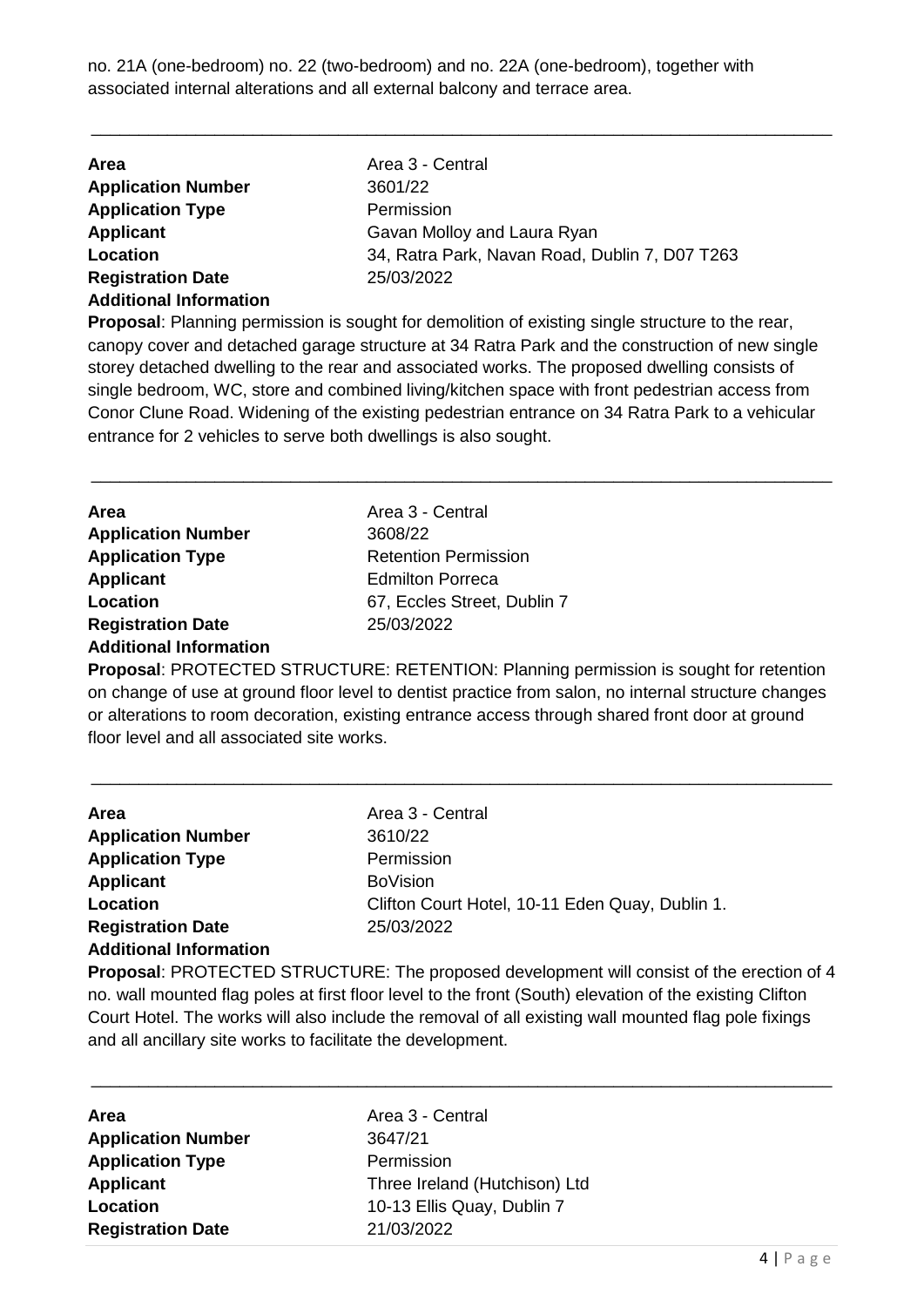#### **Additional Information** Additional Information Received

**Proposal**: Permission for the removal of 3 no. antennas and ancillary equipment and replacement with 3 no. shrouded antennas, 2 no. pole mounted antennas, a dish and ancillary equipment to provide for high speed broadband and data services.

\_\_\_\_\_\_\_\_\_\_\_\_\_\_\_\_\_\_\_\_\_\_\_\_\_\_\_\_\_\_\_\_\_\_\_\_\_\_\_\_\_\_\_\_\_\_\_\_\_\_\_\_\_\_\_\_\_\_\_\_\_\_\_\_\_\_\_\_\_\_\_\_\_\_\_\_\_\_

| <b>Area</b>                   | Area 3 - Central                       |
|-------------------------------|----------------------------------------|
| <b>Application Number</b>     | 4184/21                                |
| <b>Application Type</b>       | Permission                             |
| <b>Applicant</b>              | <b>Tom Quinn</b>                       |
| Location                      | Rear 3 Blessington Street, Dublin 7    |
| <b>Registration Date</b>      | 23/03/2022                             |
| <b>Additional Information</b> | <b>Additional Information Received</b> |
|                               |                                        |

**Proposal**: Planning permission for the demolition of the existing disused single storey building which faces Blessington Court and the construction of a 3 storey building to accommodate 3 no. 2 bed own door apartment units. All with associated landscaping, balconies, site development works and drainage at the rear.

\_\_\_\_\_\_\_\_\_\_\_\_\_\_\_\_\_\_\_\_\_\_\_\_\_\_\_\_\_\_\_\_\_\_\_\_\_\_\_\_\_\_\_\_\_\_\_\_\_\_\_\_\_\_\_\_\_\_\_\_\_\_\_\_\_\_\_\_\_\_\_\_\_\_\_\_\_\_

| Area                          | Area 3 - Central              |
|-------------------------------|-------------------------------|
| <b>Application Number</b>     | WEB1246/22                    |
| <b>Application Type</b>       | Permission                    |
| <b>Applicant</b>              | Rabia Malik                   |
| Location                      | 156, Parnell Street, Dublin 1 |
| <b>Registration Date</b>      | 21/03/2022                    |
| <b>Additional Information</b> |                               |

**Proposal**: Change of use on the ground floor from Café to Restaurant for hot and cold food for sale on and off the premises

\_\_\_\_\_\_\_\_\_\_\_\_\_\_\_\_\_\_\_\_\_\_\_\_\_\_\_\_\_\_\_\_\_\_\_\_\_\_\_\_\_\_\_\_\_\_\_\_\_\_\_\_\_\_\_\_\_\_\_\_\_\_\_\_\_\_\_\_\_\_\_\_\_\_\_\_\_\_

| Area                          | Area 3 - Central                                   |
|-------------------------------|----------------------------------------------------|
| <b>Application Number</b>     | WEB1256/22                                         |
| <b>Application Type</b>       | Permission                                         |
| <b>Applicant</b>              | Dublin Bay Pet Health Ltd                          |
| Location                      | Ground Floor, Retail Unit 6, Meridian Court, Royal |
|                               | Canal Park, Dublin 15                              |
| <b>Registration Date</b>      | 22/03/2022                                         |
| <b>Additional Information</b> |                                                    |

**Proposal**: Proposed

(A) Change of use from previously approved use of medical clinic, to veterinary hospital;

(B) Interior alterations;

(C) Illuminated fascia & projecting signage to front &

(D) Fenestration changes to rear.

| <b>Area</b>               | Area 3 - Central                                    |
|---------------------------|-----------------------------------------------------|
| <b>Application Number</b> | WEB1267/22                                          |
| <b>Application Type</b>   | Permission                                          |
| <b>Applicant</b>          | John McKenna                                        |
| Location                  | Rear of 68, Seville Place, Dublin 1 & adjacent to 1 |
|                           | First Avenue, Dublin 1                              |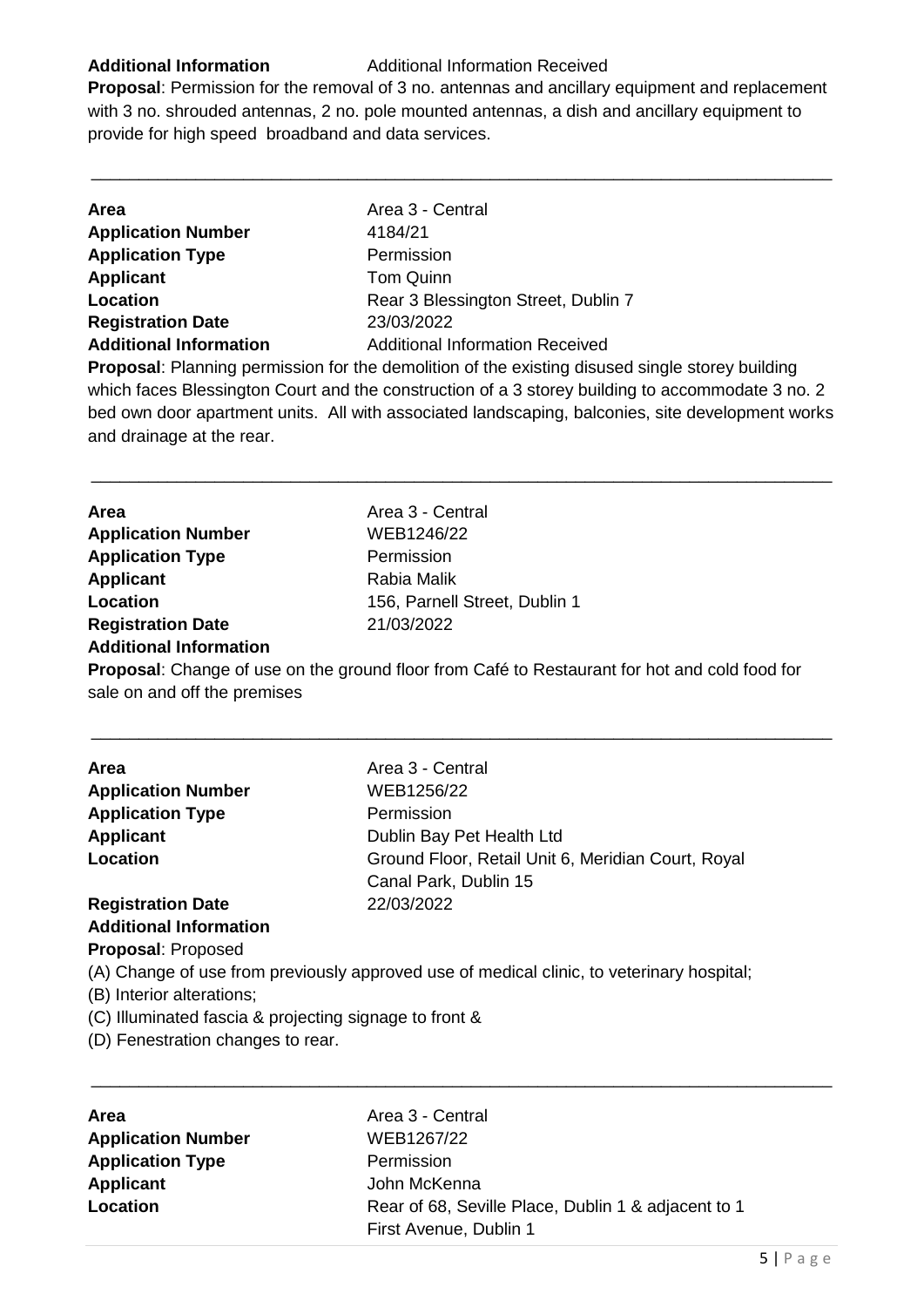### **Area 3 DOMESTIC**

\_\_\_\_\_\_\_\_\_\_\_\_\_\_\_\_\_\_\_\_\_\_\_\_\_\_\_\_\_\_\_\_\_\_\_\_\_\_\_\_\_\_\_\_\_\_\_\_\_\_\_\_\_\_\_\_\_\_\_\_\_\_\_\_\_\_\_\_\_\_\_\_\_\_\_\_\_\_

**Area Area 3 - Central Application Number** 3558/22 **Application Type** Retention Permission **Registration Date** 21/03/2022 **Additional Information**

**Applicant** Christopher O'Brien and Marie Hynes **Location** 22, Martin Savage Park, Ashtown, Dublin 15

**Proposal**: RETENTION: Permission for retention of: A. Full smooth plaster finish to entire front facade, as opposed to half plaster/half brick finish as proposed under previous Planning Ref. No: 4610/07. B. All associated site works at No 22 Martin Savage Park, Ashtown, Dublin 15.

\_\_\_\_\_\_\_\_\_\_\_\_\_\_\_\_\_\_\_\_\_\_\_\_\_\_\_\_\_\_\_\_\_\_\_\_\_\_\_\_\_\_\_\_\_\_\_\_\_\_\_\_\_\_\_\_\_\_\_\_\_\_\_\_\_\_\_\_\_\_\_\_\_\_\_\_\_\_

| Area                      | Area 3 - Central               |
|---------------------------|--------------------------------|
| <b>Application Number</b> | 3559/22                        |
| <b>Application Type</b>   | Permission                     |
| <b>Applicant</b>          | Paul Cooke                     |
| Location                  | 13, Rutland Cottages, Dublin 1 |
| <b>Registration Date</b>  | 21/03/2022                     |
| Additional Information    |                                |

#### **Additional Information**

**Proposal**: Permission for, a. Raising of roof level to accommodate new dormer extension to rear, b. Two storey extension to rear, c. Minor alterations to ground floor plan, d. All associated site works.

\_\_\_\_\_\_\_\_\_\_\_\_\_\_\_\_\_\_\_\_\_\_\_\_\_\_\_\_\_\_\_\_\_\_\_\_\_\_\_\_\_\_\_\_\_\_\_\_\_\_\_\_\_\_\_\_\_\_\_\_\_\_\_\_\_\_\_\_\_\_\_\_\_\_\_\_\_\_

| Area             |                                           | Area 3 - Central                                  |
|------------------|-------------------------------------------|---------------------------------------------------|
|                  | <b>Application Number</b>                 | 3561/22                                           |
|                  | <b>Application Type</b>                   | Permission                                        |
| <b>Applicant</b> |                                           | <b>Barra McFeely</b>                              |
| Location         |                                           | 81, Ratoath Estate, Ratoath Road, Cabra, Dublin 7 |
|                  | <b>Registration Date</b>                  | 21/03/2022                                        |
|                  | <b>Additional Information</b>             |                                                   |
|                  | <b>Proposal:</b> Planning permission for: |                                                   |
| А.               | Single storey extension to side and rear, |                                                   |
| <b>B.</b>        | All associated site works on site.        |                                                   |

| Area                      | Area 3 - Central                                      |
|---------------------------|-------------------------------------------------------|
| <b>Application Number</b> | 3567/22                                               |
| <b>Application Type</b>   | Permission                                            |
| <b>Applicant</b>          | Rob Doyle and Fiona Little                            |
| Location                  | 19 Infirmary Road, North Circular Road, Dublin 7, D07 |
|                           | TC94.                                                 |
| <b>Registration Date</b>  | 22/03/2022                                            |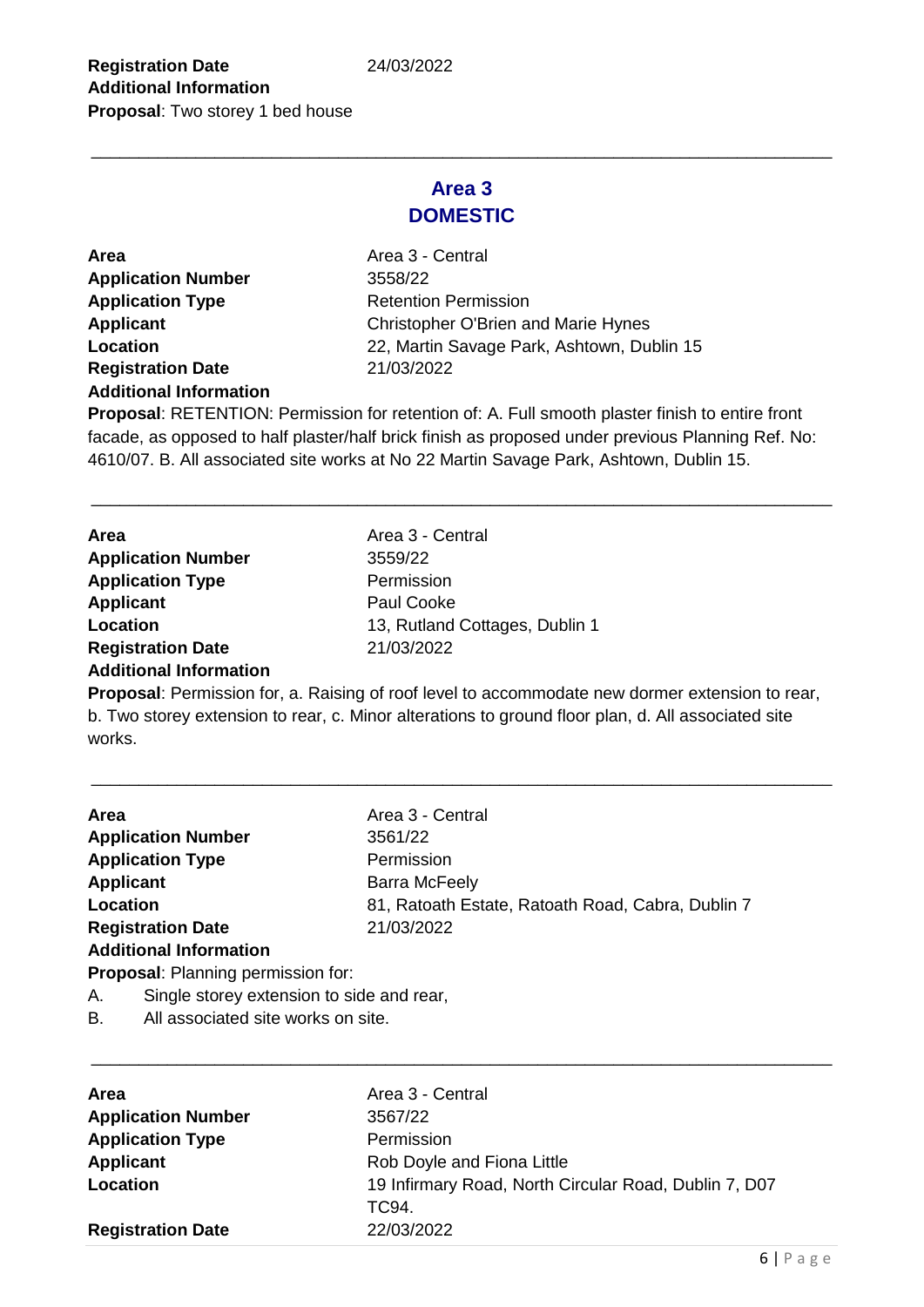#### **Additional Information**

**Proposal**: The development will consist of partial demolition and construction of single and two storey extension to rear, changes to elevations, all to end of terrace two storey dwelling together with associated site works including bin and bike store.

\_\_\_\_\_\_\_\_\_\_\_\_\_\_\_\_\_\_\_\_\_\_\_\_\_\_\_\_\_\_\_\_\_\_\_\_\_\_\_\_\_\_\_\_\_\_\_\_\_\_\_\_\_\_\_\_\_\_\_\_\_\_\_\_\_\_\_\_\_\_\_\_\_\_\_\_\_\_

| <b>Area</b>                   | Area 3 - Central                                      |
|-------------------------------|-------------------------------------------------------|
| <b>Application Number</b>     | 3570/22                                               |
| <b>Application Type</b>       | Permission                                            |
| Applicant                     | Paul Moran                                            |
| Location                      | 26, Blackhall Place, Stoneybatter, Dublin 7, D07 N6Y5 |
| <b>Registration Date</b>      | 22/03/2022                                            |
| <b>Additional Information</b> |                                                       |

**Proposal**: The development will consist of the demolition of existing single storey extension to rear, internal reconfiguration and construction of new single-storey extension, with accessible roof garden and associated site works. Accommodation to consist of living, dining, kitchen, utility, wet room and new courtyard to ground floor level with 2 no. bedrooms, toilet and new access door to rear with provision of screening and extensive green roof to first floor level.

\_\_\_\_\_\_\_\_\_\_\_\_\_\_\_\_\_\_\_\_\_\_\_\_\_\_\_\_\_\_\_\_\_\_\_\_\_\_\_\_\_\_\_\_\_\_\_\_\_\_\_\_\_\_\_\_\_\_\_\_\_\_\_\_\_\_\_\_\_\_\_\_\_\_\_\_\_\_

| <b>Area</b>                   | Area 3 - Central              |
|-------------------------------|-------------------------------|
| <b>Application Number</b>     | 3576/22                       |
| <b>Application Type</b>       | Permission                    |
| <b>Applicant</b>              | Ray O'Neill                   |
| Location                      | 7, Belvidere Avenue, Dublin 1 |
| <b>Registration Date</b>      | 23/03/2022                    |
| <b>Additional Information</b> |                               |

**Proposal**: Permission to 1) demolish an existing single storey garage at rear of existing terraced house and 2) construct a single storey extension to rear to include a bathroom and living area, along with all associated site development works.

\_\_\_\_\_\_\_\_\_\_\_\_\_\_\_\_\_\_\_\_\_\_\_\_\_\_\_\_\_\_\_\_\_\_\_\_\_\_\_\_\_\_\_\_\_\_\_\_\_\_\_\_\_\_\_\_\_\_\_\_\_\_\_\_\_\_\_\_\_\_\_\_\_\_\_\_\_\_

| Area                          | Area 3 - Central                                       |
|-------------------------------|--------------------------------------------------------|
| <b>Application Number</b>     | 3579/22                                                |
| <b>Application Type</b>       | Permission                                             |
| <b>Applicant</b>              | Inbar Aviezer & Zachary Kelly                          |
| Location                      | 20, St. Patrick's Road, Drumcondra, Dublin 9, D09 V6E4 |
| <b>Registration Date</b>      | 23/03/2022                                             |
| <b>Additional Information</b> |                                                        |
|                               |                                                        |

**Proposal**: The proposed development consists of the demolition of two storey kitchen, shower and toilet to the rear of existing dwelling. Demolition of one number chimney to the north east elevation. Proposed erection of two storey extension to north west elevation to include open plan kitchen, living room, dining and W.C with a bi-folding door to the rear. Proposed master bedroom, en-suite and main bathroom with refurbishments to existing bedrooms to first floor inclusive of 2 no. proposed rooflights and corner window to north east elevation. Replacement of all existing windows with opaque window to south east and north west elevation. Existing pedestrian access located on the North elevation known as St Annes Road North repositioned along rear boundary wall inclusive of all associated site works.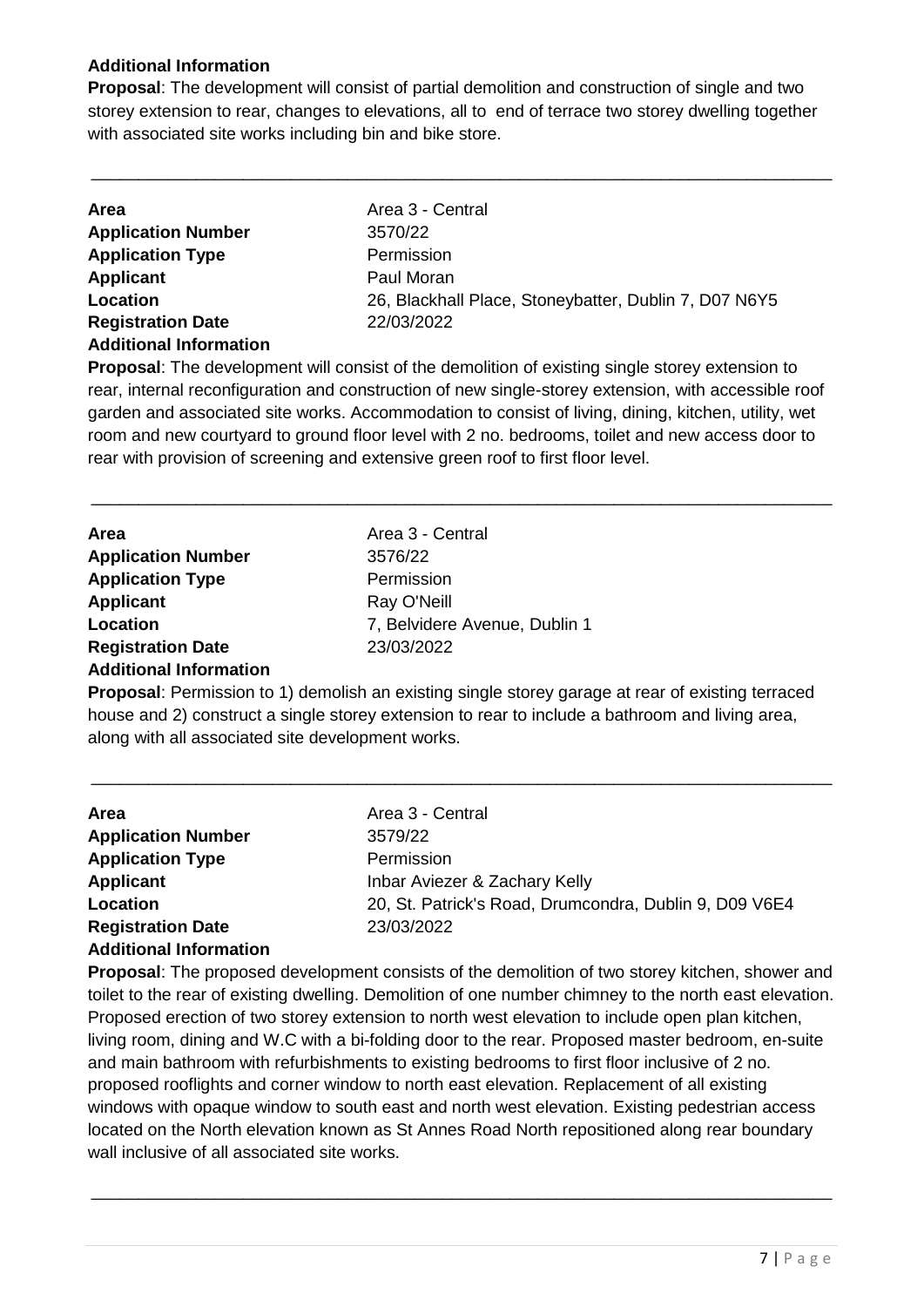| Area                          | Area 3 - Central                    |
|-------------------------------|-------------------------------------|
| <b>Application Number</b>     | 3595/22                             |
| <b>Application Type</b>       | Permission                          |
| <b>Applicant</b>              | Jessica McCarthy & Liz Maguire      |
| Location                      | 147, Cabra Road, Dublin 7, D07 HD89 |
| <b>Registration Date</b>      | 25/03/2022                          |
| <b>Additional Information</b> |                                     |

**Proposal**: Permission is sought for a single storey extension to the side & rear including conversion of existing garage with attic dormer to the rear of the existing semi-detached dwelling house, widening of existing vehicular entrance & ancillary site works.

\_\_\_\_\_\_\_\_\_\_\_\_\_\_\_\_\_\_\_\_\_\_\_\_\_\_\_\_\_\_\_\_\_\_\_\_\_\_\_\_\_\_\_\_\_\_\_\_\_\_\_\_\_\_\_\_\_\_\_\_\_\_\_\_\_\_\_\_\_\_\_\_\_\_\_\_\_\_

| <b>Area</b>                   | Area 3 - Central                         |
|-------------------------------|------------------------------------------|
| <b>Application Number</b>     | WEB1037/22                               |
| <b>Application Type</b>       | Permission                               |
| Applicant                     | Lorcan Sirr                              |
| Location                      | 43, Erris Road, Cabra, Dublin 7 D07 XD52 |
| <b>Registration Date</b>      | 23/03/2022                               |
| <b>Additional Information</b> | <b>Additional Information Received</b>   |

**Proposal**: The creation of a vehicular entrance, driveway with permeable paving, and dished entrance at front of premises exiting on to Erris Road.

\_\_\_\_\_\_\_\_\_\_\_\_\_\_\_\_\_\_\_\_\_\_\_\_\_\_\_\_\_\_\_\_\_\_\_\_\_\_\_\_\_\_\_\_\_\_\_\_\_\_\_\_\_\_\_\_\_\_\_\_\_\_\_\_\_\_\_\_\_\_\_\_\_\_\_\_\_\_

| <b>Area</b>                   | Area 3 - Central                                 |
|-------------------------------|--------------------------------------------------|
| <b>Application Number</b>     | WEB1252/22                                       |
| <b>Application Type</b>       | Permission                                       |
| <b>Applicant</b>              | Clíona Ryan                                      |
| Location                      | 24, Daneswell Road, Glasnevin, Dublin 9 D09 H5K6 |
| <b>Registration Date</b>      | 21/03/2022                                       |
| <b>Additional Information</b> |                                                  |
|                               |                                                  |

**Proposal**: Widening of the existing vehicular entrance, exiting onto Daneswell Road, with alterations to railings and associated site works.

\_\_\_\_\_\_\_\_\_\_\_\_\_\_\_\_\_\_\_\_\_\_\_\_\_\_\_\_\_\_\_\_\_\_\_\_\_\_\_\_\_\_\_\_\_\_\_\_\_\_\_\_\_\_\_\_\_\_\_\_\_\_\_\_\_\_\_\_\_\_\_\_\_\_\_\_\_\_

| Area                          | Area 3 - Central                |
|-------------------------------|---------------------------------|
| <b>Application Number</b>     | WEB1257/22                      |
| <b>Application Type</b>       | Permission                      |
| <b>Applicant</b>              | Síofra & James Kindregan        |
| Location                      | 31, Cliftonville Road, Dublin 9 |
| <b>Registration Date</b>      | 22/03/2022                      |
| <b>Additional Information</b> |                                 |
|                               |                                 |

**Proposal**: The development will consist of the demolition of the existing rear extension and the construction of a single storey flat roof extension, minor modifications to the existing house and associated site works.

| <b>Area</b>               | Area 3 - Central                           |
|---------------------------|--------------------------------------------|
| <b>Application Number</b> | WEB1264/22                                 |
| <b>Application Type</b>   | Permission                                 |
| <b>Applicant</b>          | Síofra & James Kindregan                   |
| Location                  | 31, Cliftonville Road, Glasnevin, Dublin 9 |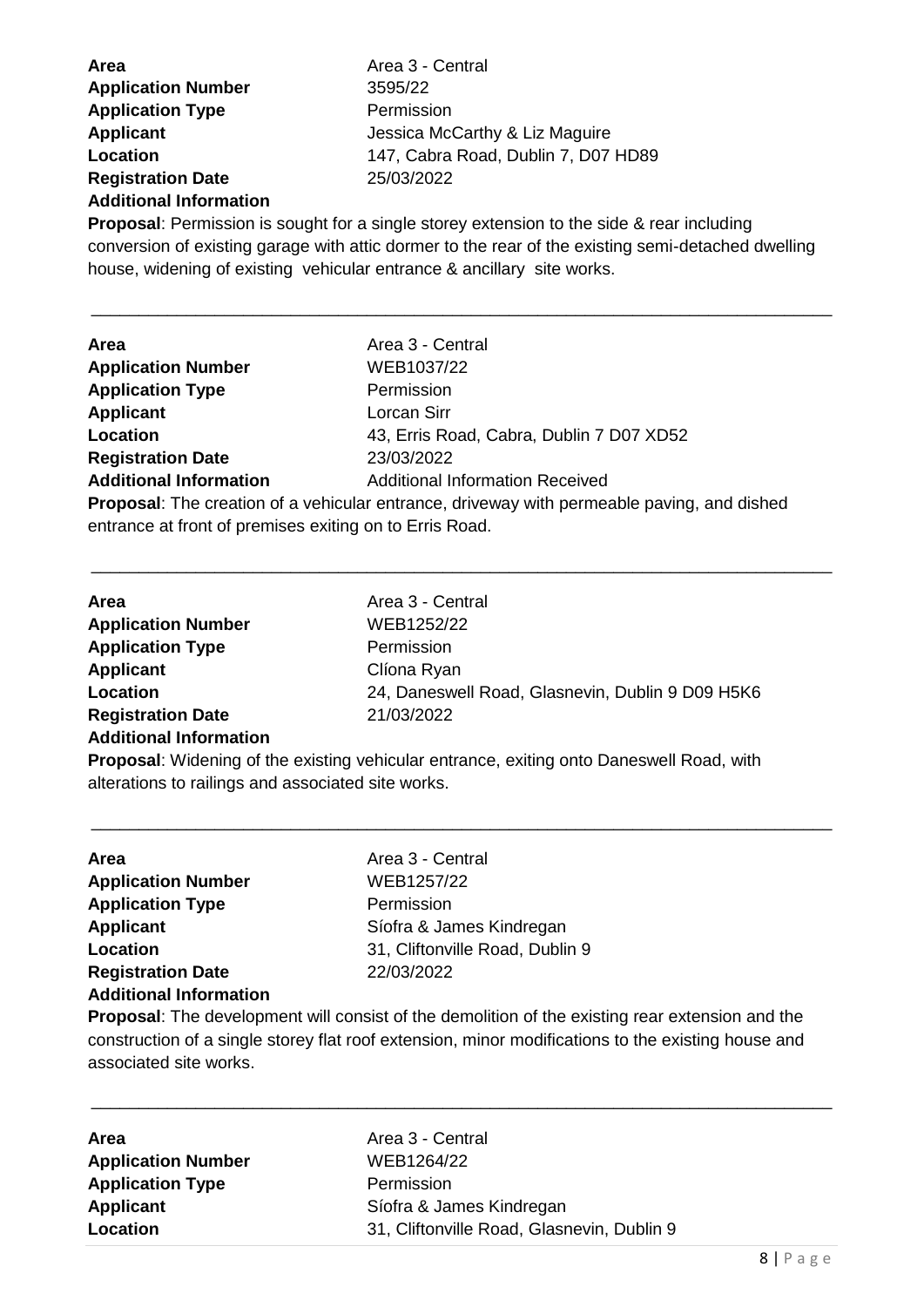#### **Registration Date** 23/03/2022 **Additional Information**

**Proposal**: The development will consist of the demolition of the existing rear extension and the construction of a single storey flat roof extension, minor modifications to the existing house and associated site works.

#### **Area 3 Large Scale Residential Development**

\_\_\_\_\_\_\_\_\_\_\_\_\_\_\_\_\_\_\_\_\_\_\_\_\_\_\_\_\_\_\_\_\_\_\_\_\_\_\_\_\_\_\_\_\_\_\_\_\_\_\_\_\_\_\_\_\_\_\_\_\_\_\_\_\_\_\_\_\_\_\_\_\_\_\_\_\_\_

#### **Stage 2 – Pre Planning Consultation**

| <b>Area</b>                   | Area 3 - Central                                         |
|-------------------------------|----------------------------------------------------------|
| <b>Application Number</b>     | LRD6001/22                                               |
| <b>Application Type</b>       | Large Scale Residential Development - Stage 2            |
| <b>Applicant</b>              | <b>Scanron Limited</b>                                   |
| Location                      | Daneswell Place, Former Printworks/Smurfit Site, Botanic |
| Road, Glasnevin, Dublin 9     |                                                          |
| <b>Registration Date</b>      | 21-Mar-2022                                              |
| <b>Additional Information</b> |                                                          |

**Proposal**: Large scale Residential Development of 166 residential units along with creche, café, residential amenity space, and public and communal open spaces. The proposed development is for the construction of 5 no. blocks of apartments and duplex apartments ranging in height up to 6 storeys. It will provide 166 no. apartments, including studio, 1, 2 and 3 bed apartments along with a creche, cafe and residential amenity space (including work pods, concierge space with lounge and seating area, gym, multipurpose room). All residential units are provided with associated private balconies/ terraces to the north/ south/ east/ west. Car, cycle and motorbike parking will be provided at surface level and in the basement. Vehicular/pedestrian/ cyclist accesses are from Botanic Road. All associated site development works, open spaces, roof gardens, landscaping, boundary treatments, plant areas, waste management areas, and services provision (including ESB substations) will be provided.

### **Area 3 Decisions**

\_\_\_\_\_\_\_\_\_\_\_\_\_\_\_\_\_\_\_\_\_\_\_\_\_\_\_\_\_\_\_\_\_\_\_\_\_\_\_\_\_\_\_\_\_\_\_\_\_\_\_\_\_\_\_\_\_\_\_\_\_\_\_\_\_\_\_\_\_\_\_\_\_\_\_\_\_\_

**Area** Area 3 - Central **Application Number** 0060/22 **Application Type** Social Housing Exemption Certificate **Decision** Grant Social Housing Exemption Cert **Decision Date** 25/03/2022 **Applicant** Ambael Limited **Location Rear of 50 North Circular Road, Dublin 7 Additional Information Proposal**: SHEC: Three bedroom mews development

**Area Area** Area 3 - Central **Application Number** 0062/22 **Application Type** Section 5 **Decision Date** 25/03/2022

**Decision** Grant Exemption Certificate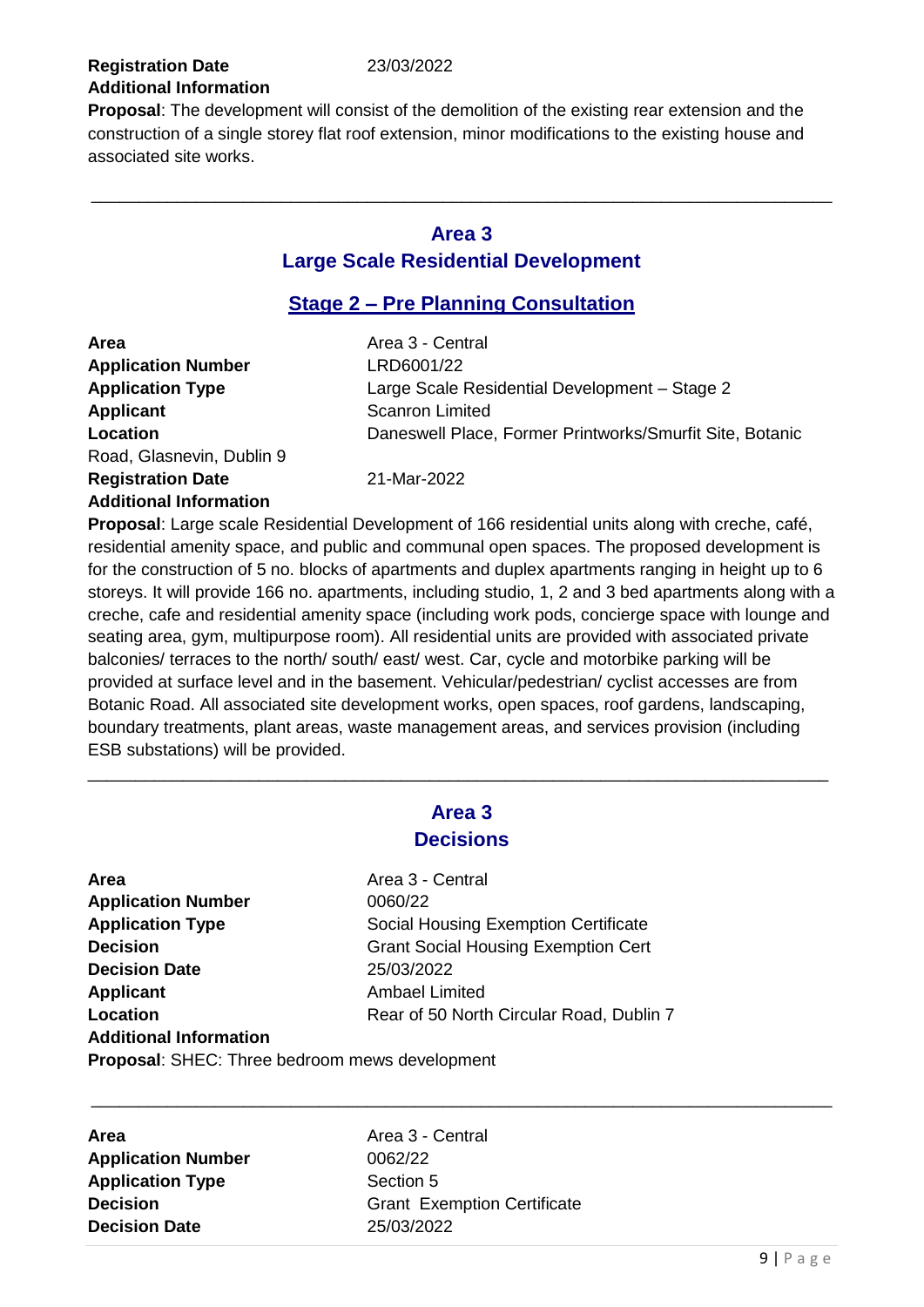### **Applicant Applicant Office of Public Works Additional Information**

**Proposal**: EXPP: PROTECTED STRUCTURE: The works proposed are the refurbishment of the Blackhorse Avenue Entrance and Gates, to provide a level access route across the original gate and turnstile consisting of tarmacadam finish and a border of cobble stones, new large paving stones at the gate threshold, the reinstatement of one of the existing original guide rails and the replacement of the second guide rail with a replica, and the instalment of 5 removable bollards.

\_\_\_\_\_\_\_\_\_\_\_\_\_\_\_\_\_\_\_\_\_\_\_\_\_\_\_\_\_\_\_\_\_\_\_\_\_\_\_\_\_\_\_\_\_\_\_\_\_\_\_\_\_\_\_\_\_\_\_\_\_\_\_\_\_\_\_\_\_\_\_\_\_\_\_\_\_\_

| <b>Area</b>               | Area 3 - Central                                |
|---------------------------|-------------------------------------------------|
| <b>Application Number</b> | 3140/22                                         |
| <b>Application Type</b>   | Permission                                      |
| <b>Decision</b>           | <b>GRANT PERMISSION</b>                         |
| <b>Decision Date</b>      | 21/03/2022                                      |
| <b>Applicant</b>          | Joe Cashin                                      |
| Location                  | 139, Drumcondra Road Lower, Dublin, 9, D09 FN44 |
|                           |                                                 |

#### **Additional Information**

**Proposal**: The development will consist of change of use from office to residential and the demolition of the existing single storey garage to side and construction of a new two storey extension to the side (North) and a single storey extension to the rear (East) of the existing dwelling and all associated internal alterations, roof lights, landscaping, drainage, site and ground works necessary to facilitate the development.

\_\_\_\_\_\_\_\_\_\_\_\_\_\_\_\_\_\_\_\_\_\_\_\_\_\_\_\_\_\_\_\_\_\_\_\_\_\_\_\_\_\_\_\_\_\_\_\_\_\_\_\_\_\_\_\_\_\_\_\_\_\_\_\_\_\_\_\_\_\_\_\_\_\_\_\_\_\_

| Area                          | Area 3 - Central                                   |
|-------------------------------|----------------------------------------------------|
| <b>Application Number</b>     | 3144/22                                            |
| <b>Application Type</b>       | Permission                                         |
| <b>Decision</b>               | <b>GRANT PERMISSION</b>                            |
| <b>Decision Date</b>          | 22/03/2022                                         |
| <b>Applicant</b>              | Derek Traynor & Laura O'Hare                       |
| Location                      | 94, Clonliffe Road, Drumcondra, Dublin 3, D03 X602 |
| <b>Additional Information</b> |                                                    |

**Proposal**: Planning permission for a single story extension to rear of existing 2 story semidetached dwelling and all associated site works at 94 Clonliffe Road, Drumcondra, Dublin 3. D03 X602

\_\_\_\_\_\_\_\_\_\_\_\_\_\_\_\_\_\_\_\_\_\_\_\_\_\_\_\_\_\_\_\_\_\_\_\_\_\_\_\_\_\_\_\_\_\_\_\_\_\_\_\_\_\_\_\_\_\_\_\_\_\_\_\_\_\_\_\_\_\_\_\_\_\_\_\_\_\_

| <b>Area</b>                   | Area 3 - Central                        |
|-------------------------------|-----------------------------------------|
| <b>Application Number</b>     | 3161/22                                 |
| <b>Application Type</b>       | Permission                              |
| <b>Decision</b>               | <b>GRANT PERMISSION</b>                 |
| <b>Decision Date</b>          | 23/03/2022                              |
| <b>Applicant</b>              | Archdiocese of Dublin                   |
| Location                      | St. Paul's Church, Arran Quay, Dublin 7 |
| <b>Additional Information</b> |                                         |

#### **Proposal**: PROTECTED STRUCTURE: The development will consist of alterations to the existing internal layout to provide a new toilet layout, conversion of existing canteen to office use including new seperate kitchen and insertion of new tea station in entrance foyer, and general repair and upgrading works to church space, entrance foyer, Library room and offices in rear annex all with associated services alterations.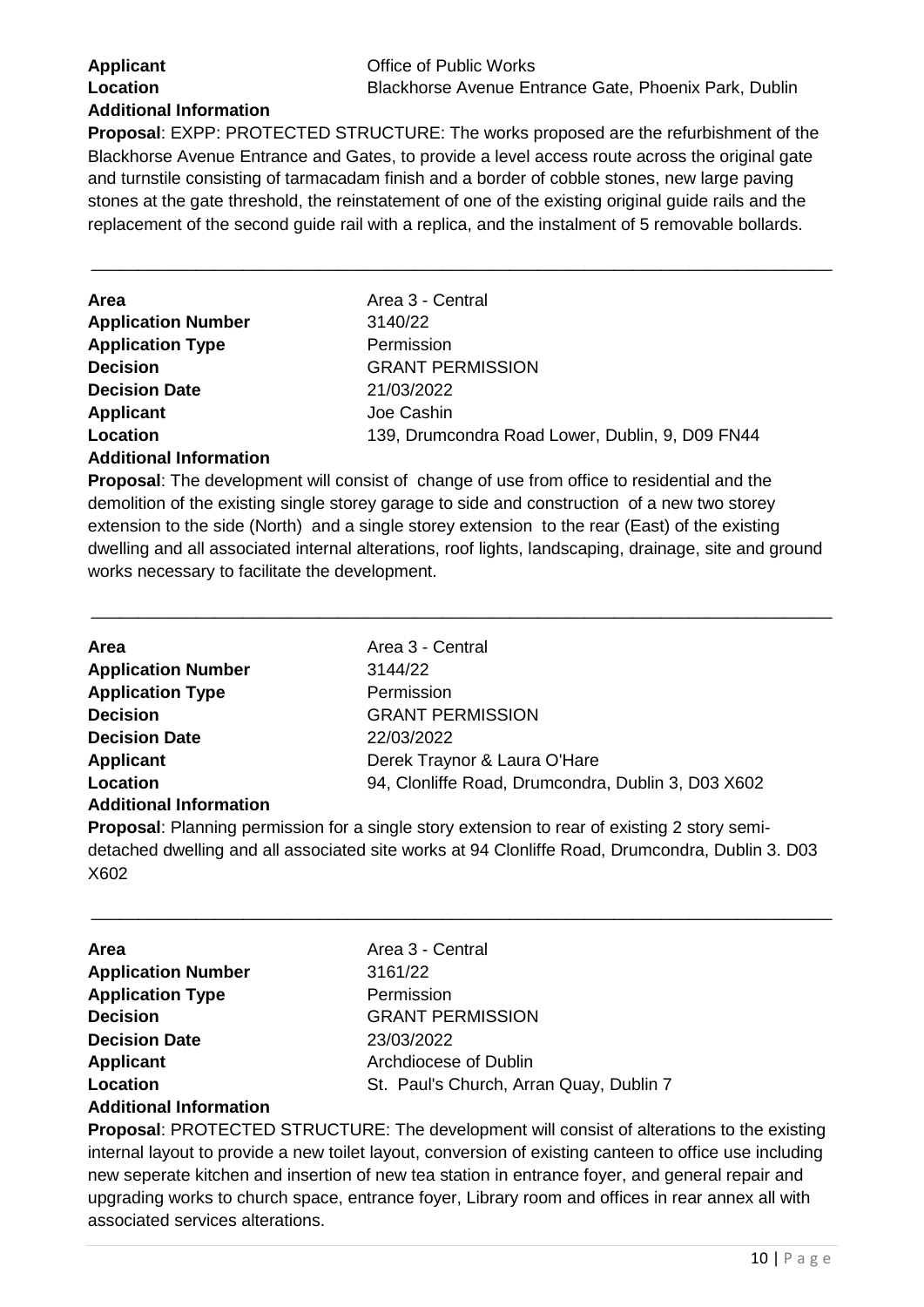| <b>Area</b>                   | Area 3 - Central                                  |
|-------------------------------|---------------------------------------------------|
| <b>Application Number</b>     | 3162/22                                           |
| <b>Application Type</b>       | Permission                                        |
| <b>Decision</b>               | ADDITIONAL INFORMATION                            |
| <b>Decision Date</b>          | 22/03/2022                                        |
| Applicant                     | Frank Twomey & Anne Marie Bennett                 |
| Location                      | Cherrymount House, Phibsborough, Dublin, D07 P5Y0 |
| <b>Additional Information</b> |                                                   |

\_\_\_\_\_\_\_\_\_\_\_\_\_\_\_\_\_\_\_\_\_\_\_\_\_\_\_\_\_\_\_\_\_\_\_\_\_\_\_\_\_\_\_\_\_\_\_\_\_\_\_\_\_\_\_\_\_\_\_\_\_\_\_\_\_\_\_\_\_\_\_\_\_\_\_\_\_\_

**Proposal**: PROTECTED STRUCTURE: The development shall consist of the removal of existing avenue, construction of additional new vehicular site entrance to Cherrymount House ( existing vehicular site entrance retained as entrance to gatelodge site), construction of two-storey detached dormer gatelodge dwelling and ancillary siteworks including drainage, fencing, railings, gravelled surfacing and landscaping.

\_\_\_\_\_\_\_\_\_\_\_\_\_\_\_\_\_\_\_\_\_\_\_\_\_\_\_\_\_\_\_\_\_\_\_\_\_\_\_\_\_\_\_\_\_\_\_\_\_\_\_\_\_\_\_\_\_\_\_\_\_\_\_\_\_\_\_\_\_\_\_\_\_\_\_\_\_\_

| Area                      | Area 3 - Central                                    |
|---------------------------|-----------------------------------------------------|
| <b>Application Number</b> | 3166/22                                             |
| <b>Application Type</b>   | Permission                                          |
| <b>Decision</b>           | <b>REFUSE PERMISSION</b>                            |
| <b>Decision Date</b>      | 24/03/2022                                          |
| <b>Applicant</b>          | Bartra Property (Broombridge) Limited               |
| Location                  | Tolka Industrial Park, Ballyboggan Road, Dublin 11, |
|                           | D11 HF57                                            |

#### **Additional Information**

**Proposal**: Permission for development on a c. 0.637 Ha site at Tolka Industrial Park, Ballyboggan Road, Dublin 11, D11 HF57 (Vacant Site Register Ref. VS-0457). Works are also proposed to discharge wastewater and attenuated surface water via separate 225mm diameter pipe networks of approximately 100m length each to the public wastewater and surface water sewer networks respectively, which are located at the junction with Ballyboggan Road, to the north of the development site. These works will be carried out on existing road carriageway, incorporating an area of c.0.083 Ha. The development site area and drainage works areas will provide a total application site area of c. 0.72 Ha. The development will principally consist of: the demolition of the existing derelict warehouse structure (c. 1,084 sq m) and associated outbuildings (c. 417 sq m) and the construction of a mixed-use development (13,490 sq m) comprising office accommodation (7,353 sq m); a cafe/service unit (252 sq m); and 71 No. apartments (24 No. 1 bed units, 40 No. 2 bed units and 7 No. 3 bed units) with an ancillary residential amenity/work hub (170 sq m). The development is principally provided in 2 No. blocks as follows: Block A (office) to the north of the site will be 6 No. storeys (over part basement) in height; and Block B (residential) to the south of the site will be part 8-part 9 No. storeys in height with external deck access. The development will also include 2 No. single storey bicycle stores; the provision of a vehicular access and a secondary emergency vehicular access to the east of the site; a pedestrian/bicycle connection along the eastern boundary of the site from the Royal Canal towpath to the south to the access road to the east; 40 No. car parking spaces (including 2 No. disabled parking spaces); 2 No. motorcycle spaces; bicycle parking; bin storage; private balconies/terraces on the apartments predominantly facing south and west; public and communal open spaces; hard and soft landscaping; boundary treatments; green roof; PV panels; plant; plant enclosure, lift overrun and stair core at roof level; 2 No. ESB substations and 2 No. switchrooms; lighting; signage; and all other associated site and development works above and below ground.

A Natura Impact Statement has been prepared in respect of the proposed development.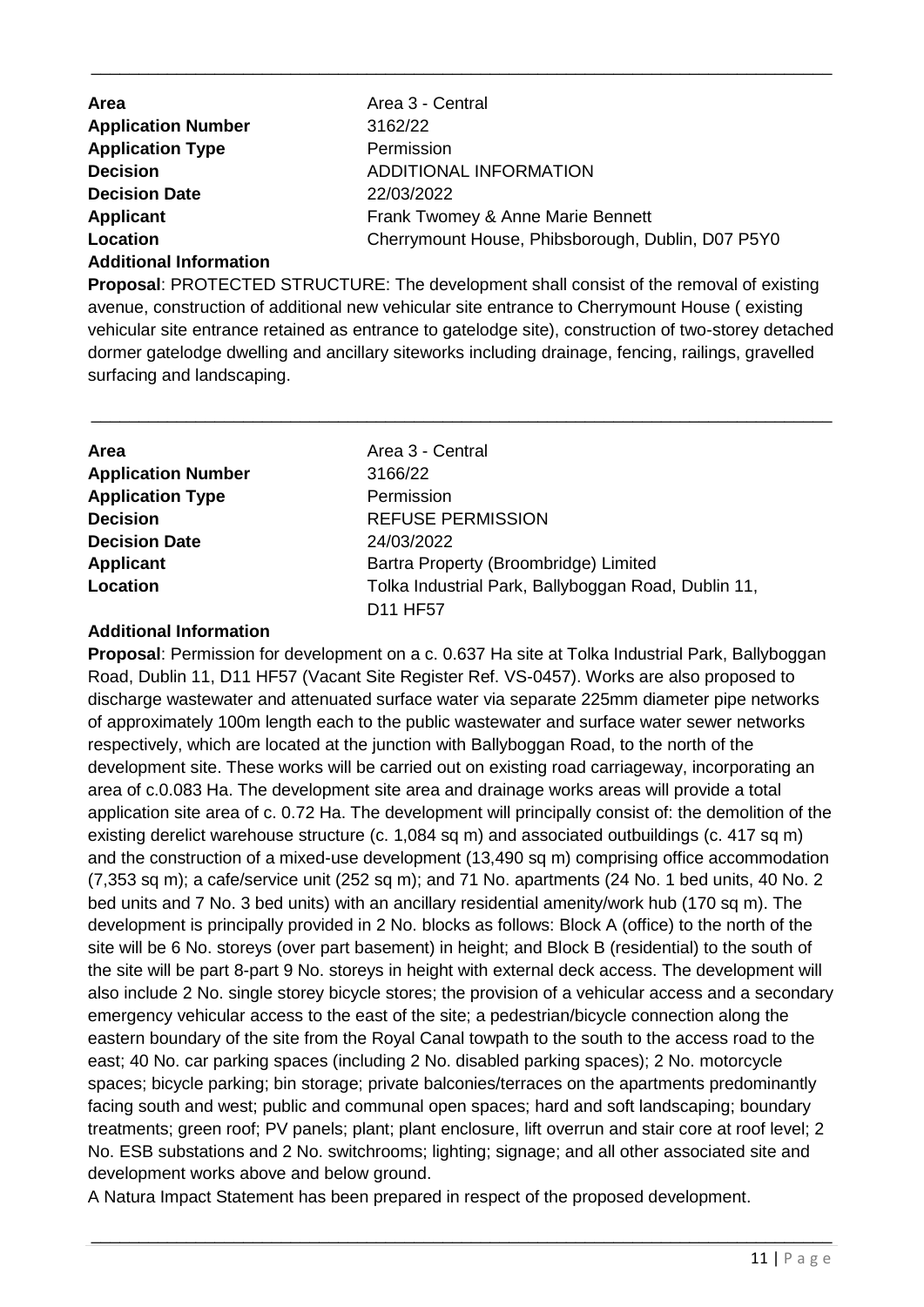| <b>Area</b>               | Area 3 - Central                           |
|---------------------------|--------------------------------------------|
| <b>Application Number</b> | 3168/22                                    |
| <b>Application Type</b>   | Permission                                 |
| <b>Decision</b>           | <b>GRANT PERMISSION</b>                    |
| <b>Decision Date</b>      | 24/03/2022                                 |
| Applicant                 | James Ryan                                 |
| Location                  | 523, Blackhorse Avenue, Dublin 7, D07 R973 |
|                           |                                            |

#### **Additional Information**

**Proposal**: The proposed development will consist of removal of the existing rear garden wall and gates, and the erection of a detached double garage accessed from the existing laneway, and all ancillary works.

\_\_\_\_\_\_\_\_\_\_\_\_\_\_\_\_\_\_\_\_\_\_\_\_\_\_\_\_\_\_\_\_\_\_\_\_\_\_\_\_\_\_\_\_\_\_\_\_\_\_\_\_\_\_\_\_\_\_\_\_\_\_\_\_\_\_\_\_\_\_\_\_\_\_\_\_\_\_

| <b>Area</b>                   | Area 3 - Central                           |
|-------------------------------|--------------------------------------------|
| <b>Application Number</b>     | 3180/22                                    |
| <b>Application Type</b>       | Permission                                 |
| <b>Decision</b>               | <b>GRANT PERMISSION</b>                    |
| <b>Decision Date</b>          | 25/03/2022                                 |
| Applicant                     | Eoghan and Aoife Daly                      |
| Location                      | 20, Caragh Road, Cabra, Dublin 7, D07 V9X2 |
| <b>Additional Information</b> |                                            |

**Proposal**: The development will consist of the demolition of the existing garage, rear conservatory, parts of the existing gable wall and the gable roof. We intend to erect a two storey extension to the side of the property, a single storey extension to the rear of the property, extend the roof, convert the attic and incorporate a flat door dormer to the rear roof. We also intend to widen the existing vehicular entrance.

\_\_\_\_\_\_\_\_\_\_\_\_\_\_\_\_\_\_\_\_\_\_\_\_\_\_\_\_\_\_\_\_\_\_\_\_\_\_\_\_\_\_\_\_\_\_\_\_\_\_\_\_\_\_\_\_\_\_\_\_\_\_\_\_\_\_\_\_\_\_\_\_\_\_\_\_\_\_

| <b>Area</b>                             | Area 3 - Central                           |
|-----------------------------------------|--------------------------------------------|
| <b>Application Number</b>               | 3508/22                                    |
| <b>Application Type</b>                 | Permission                                 |
| <b>Decision</b>                         | <b>APPLICATION DECLARED INVALID</b>        |
| <b>Decision Date</b>                    | 22/03/2022                                 |
| <b>Applicant</b>                        | Catella Real Estate AG                     |
| Location                                | 1, George's Dock, IFSC, Dublin 1, D01 W213 |
| المتمازع ومستمركون المتستم المام الترام |                                            |

#### **Additional Information**

**Proposal**: The proposed development comprises the provision of an accessible ramped entrance on the southern and western side of the existing building. The development includes modifications to the existing landscaping and external access arrangements and all ancillary and associated site development site development and landscaping works.

| Area                          | Area 3 - Central                                                                                 |
|-------------------------------|--------------------------------------------------------------------------------------------------|
| <b>Application Number</b>     | 3510/22                                                                                          |
| <b>Application Type</b>       | Permission                                                                                       |
| <b>Decision</b>               | <b>APPLICATION DECLARED INVALID</b>                                                              |
| <b>Decision Date</b>          | 22/03/2022                                                                                       |
| <b>Applicant</b>              | Jessica McCarthy & Liz Maguire                                                                   |
| Location                      | 147, Cabra Road, Dublin 7, D07 HD89                                                              |
| <b>Additional Information</b> |                                                                                                  |
|                               | <b>Proposal:</b> Permission is sought for a single storey extension to the side & rear including |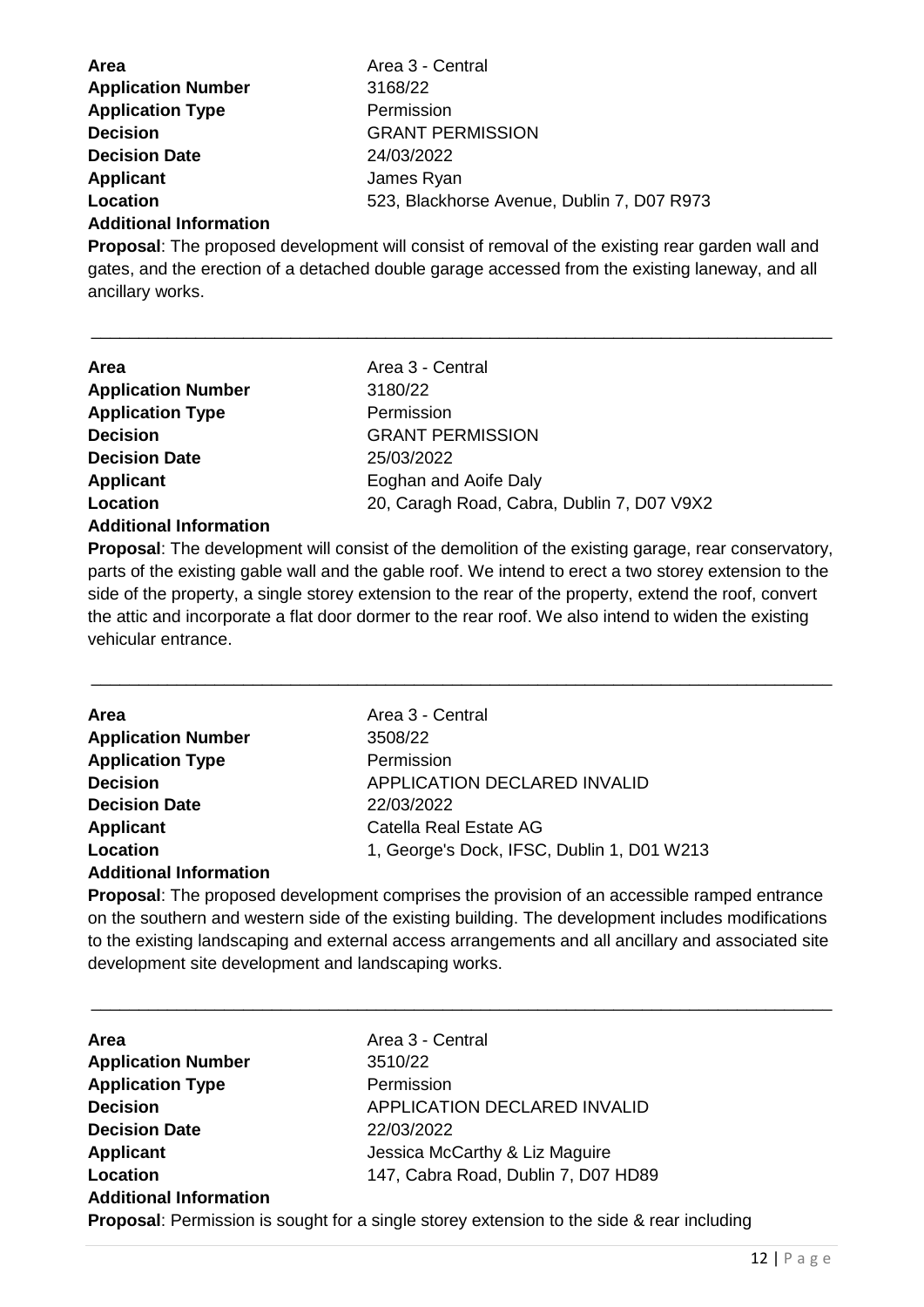conversion of existing garage with attic dormer to the rear of the existing semi-detached dwelling house, widening of existing entrance & ancillary site works.

\_\_\_\_\_\_\_\_\_\_\_\_\_\_\_\_\_\_\_\_\_\_\_\_\_\_\_\_\_\_\_\_\_\_\_\_\_\_\_\_\_\_\_\_\_\_\_\_\_\_\_\_\_\_\_\_\_\_\_\_\_\_\_\_\_\_\_\_\_\_\_\_\_\_\_\_\_\_

| <b>Area</b>                   | Area 3 - Central                                 |
|-------------------------------|--------------------------------------------------|
| <b>Application Number</b>     | 3513/22                                          |
| <b>Application Type</b>       | Permission                                       |
| <b>Decision</b>               | APPLICATION DECLARED INVALID                     |
| <b>Decision Date</b>          | 23/03/2022                                       |
| Applicant                     | <b>BoVision</b>                                  |
| Location                      | Clifton Court Hotel, 10 - 11 Eden Quay, Dublin 1 |
| <b>Additional Information</b> |                                                  |

**Proposal**: PROTECTED STRUCTURE: The proposed development will consist of the erection of 4 no. wall mounted flag poles at first floor level to the front (South) elevation of the existing Clifton Court Hotel. The works will also include the removal of all existing wall mounted flag pole fixings and all ancillary site works to facilitate the development.

\_\_\_\_\_\_\_\_\_\_\_\_\_\_\_\_\_\_\_\_\_\_\_\_\_\_\_\_\_\_\_\_\_\_\_\_\_\_\_\_\_\_\_\_\_\_\_\_\_\_\_\_\_\_\_\_\_\_\_\_\_\_\_\_\_\_\_\_\_\_\_\_\_\_\_\_\_\_

| Area                          | Area 3 - Central                               |
|-------------------------------|------------------------------------------------|
| <b>Application Number</b>     | 3543/21                                        |
| <b>Application Type</b>       | Permission                                     |
| <b>Decision</b>               | <b>GRANT PERMISSION</b>                        |
| <b>Decision Date</b>          | 24/03/2022                                     |
| <b>Applicant</b>              | <b>Catarina Martins</b>                        |
| Location                      | 52A, Western Way, Dublin 7, D07KV22(rear of 52 |
|                               | <b>Mountjoy Street)</b>                        |
| <b>Additional Information</b> | <b>Additional Information Received</b>         |

**Proposal**: PROTECTED STRUCTURE: The development will consist of: the demolition of the existing shed structure on the site, the construction of 1 no. detached two-storey three bedroom mews house (165 sqm) with a first floor roof garden, and with pedestrian access from Western Way as well as a new pedestrian entrance to the rear private laneway, with bike parking spaces and all associated landscaping and drainage works.

\_\_\_\_\_\_\_\_\_\_\_\_\_\_\_\_\_\_\_\_\_\_\_\_\_\_\_\_\_\_\_\_\_\_\_\_\_\_\_\_\_\_\_\_\_\_\_\_\_\_\_\_\_\_\_\_\_\_\_\_\_\_\_\_\_\_\_\_\_\_\_\_\_\_\_\_\_\_

| Area 3 - Central                                       |
|--------------------------------------------------------|
| 3554/22                                                |
| Permission                                             |
| <b>APPLICATION DECLARED INVALID</b>                    |
| 24/03/2022                                             |
| Bartra Property (Poplar Row) Ltd                       |
| 3 Poplar Row, with a service access on Annesley Place, |
| Ballybough, Dublin 3                                   |
|                                                        |

#### **Additional Information**

**Proposal**: Planning permission for the erection of a sign related to the multi-occupancy unit at ground floor level at the 'Build to Rent' residential apartment development at No.3 Poplar Row with service access on Annesley Place, Ballybough, Dublin 3, as required by condition No. 9 attached to the grant of permission for Planning Register Reference No.3900/18 and for the removal of Conditions Nos.2 and 3, which relate to the payment of development and special contributions under Section 48(1) and Section 48(2)(c), respectively, of the Planning and Development Act 2000, as amended, attached to the aforementioned grant of permission.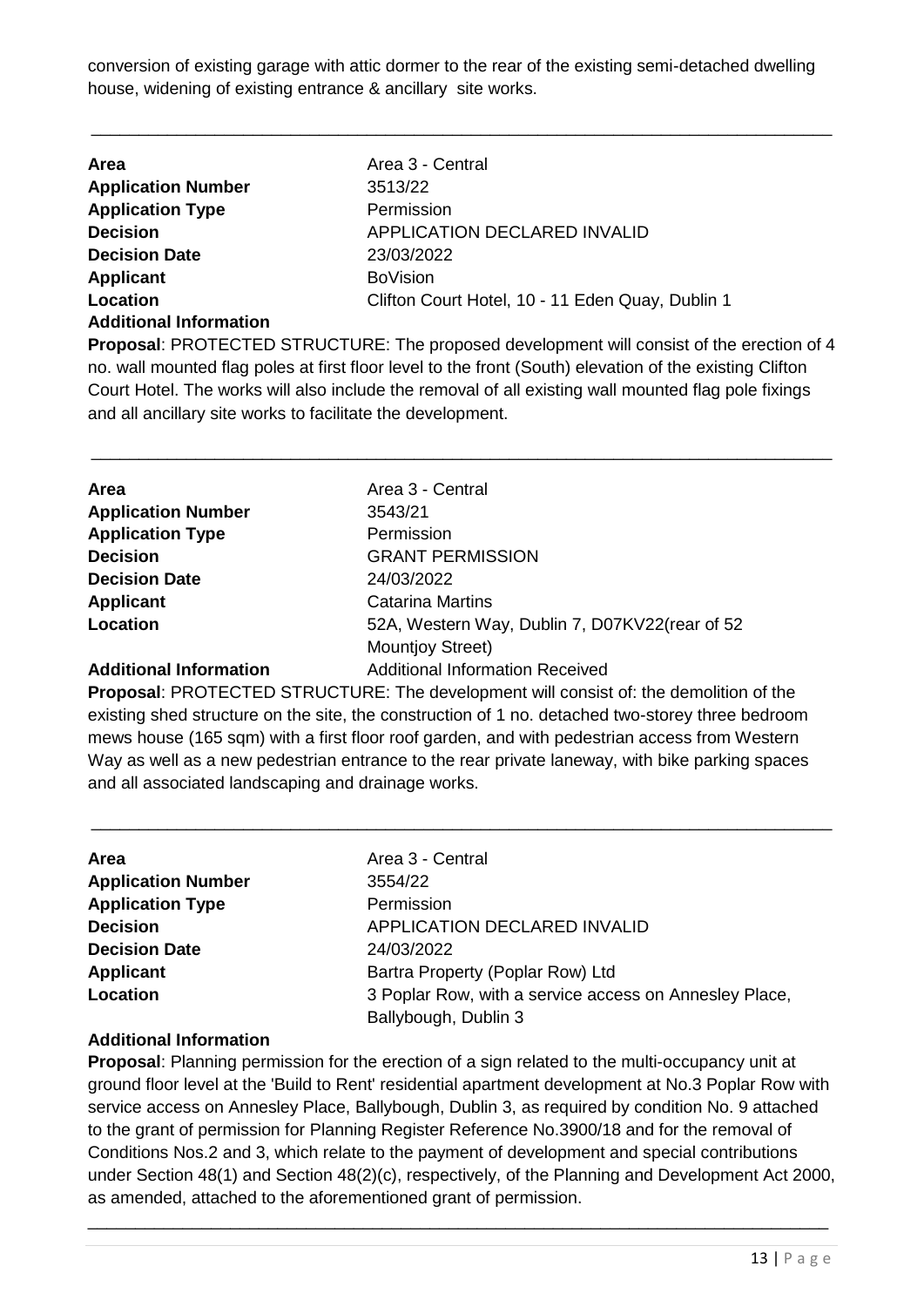| <b>Area</b>                   | Area 3 - Central                        |
|-------------------------------|-----------------------------------------|
| <b>Application Number</b>     | 3674/21                                 |
| <b>Application Type</b>       | <b>Retention Permission</b>             |
| <b>Decision</b>               | <b>GRANT RETENTION PERMISSION</b>       |
| <b>Decision Date</b>          | 21/03/2022                              |
| <b>Applicant</b>              | David Duncan                            |
| Location                      | 54A & 54B Lower Dorset Street, Dublin 1 |
| <b>Additional Information</b> | <b>Additional Information Received</b>  |

**Proposal**: Retention planning permission for change of use from a shop to a cafe and retention permission for cafe fascia signage and retention permission for cafe fascia projecting signage. At the existing ground floor commercial unit with a floor area of 68.8m2.

\_\_\_\_\_\_\_\_\_\_\_\_\_\_\_\_\_\_\_\_\_\_\_\_\_\_\_\_\_\_\_\_\_\_\_\_\_\_\_\_\_\_\_\_\_\_\_\_\_\_\_\_\_\_\_\_\_\_\_\_\_\_\_\_\_\_\_\_\_\_\_\_\_\_\_\_\_\_

| <b>Area</b>                   | Area 3 - Central                          |
|-------------------------------|-------------------------------------------|
| <b>Application Number</b>     | 3861/21                                   |
| <b>Application Type</b>       | Permission                                |
| <b>Decision</b>               | <b>GRANT PERMISSION</b>                   |
| <b>Decision Date</b>          | 21/03/2022                                |
| Applicant                     | <b>Frances Moss</b>                       |
| Location                      | 66, Bannow Road, Cabra, Dublin 7, D07W8X0 |
| <b>Additional Information</b> | <b>Additional Information Received</b>    |

**Proposal**: Planning permission is sought for alteration/extension of the existing two storey terraced house comprising of the demolition of the existing rear extension and construction of a new single storey flat roof extension to the rear of the existing house, with internal alterations and associated site development.

\_\_\_\_\_\_\_\_\_\_\_\_\_\_\_\_\_\_\_\_\_\_\_\_\_\_\_\_\_\_\_\_\_\_\_\_\_\_\_\_\_\_\_\_\_\_\_\_\_\_\_\_\_\_\_\_\_\_\_\_\_\_\_\_\_\_\_\_\_\_\_\_\_\_\_\_\_\_

| Area                          | Area 3 - Central                                                                               |
|-------------------------------|------------------------------------------------------------------------------------------------|
| <b>Application Number</b>     | 3918/21                                                                                        |
| <b>Application Type</b>       | Permission                                                                                     |
| <b>Decision</b>               | <b>GRANT PERMISSION</b>                                                                        |
| <b>Decision Date</b>          | 21/03/2022                                                                                     |
| <b>Applicant</b>              | Vantage Towers Ltd                                                                             |
| Location                      | Dorset Point, 107, Dorset Street Upper, Dublin 1,                                              |
|                               | D01, F6F8.                                                                                     |
| <b>Additional Information</b> | <b>Additional Information Received</b>                                                         |
|                               | Despessel. Demoleciae te sucet O Ne sutcures d. Ne pelaucuscus diele tenethenumithe seconderal |

**Proposal**: Permission to erect 6 No. antenna, 1 No. microwave dish together with associated telecommunications equipment on the building rooftop.

\_\_\_\_\_\_\_\_\_\_\_\_\_\_\_\_\_\_\_\_\_\_\_\_\_\_\_\_\_\_\_\_\_\_\_\_\_\_\_\_\_\_\_\_\_\_\_\_\_\_\_\_\_\_\_\_\_\_\_\_\_\_\_\_\_\_\_\_\_\_\_\_\_\_\_\_\_\_

| Area                          | Area 3 - Central                         |
|-------------------------------|------------------------------------------|
| <b>Application Number</b>     | WEB1052/22                               |
| <b>Application Type</b>       | Permission                               |
| <b>Decision</b>               | <b>GRANT PERMISSION</b>                  |
| <b>Decision Date</b>          | 23/03/2022                               |
| <b>Applicant</b>              | <b>Nolan</b>                             |
| Location                      | 25, Shelmalier Road, East Wall, Dublin 3 |
| <b>Additional Information</b> |                                          |

**Proposal**: The demolition of existing single storey porch to front, construction of a single storey extension to the front, two storey extension to the side with one roof light in the new south facing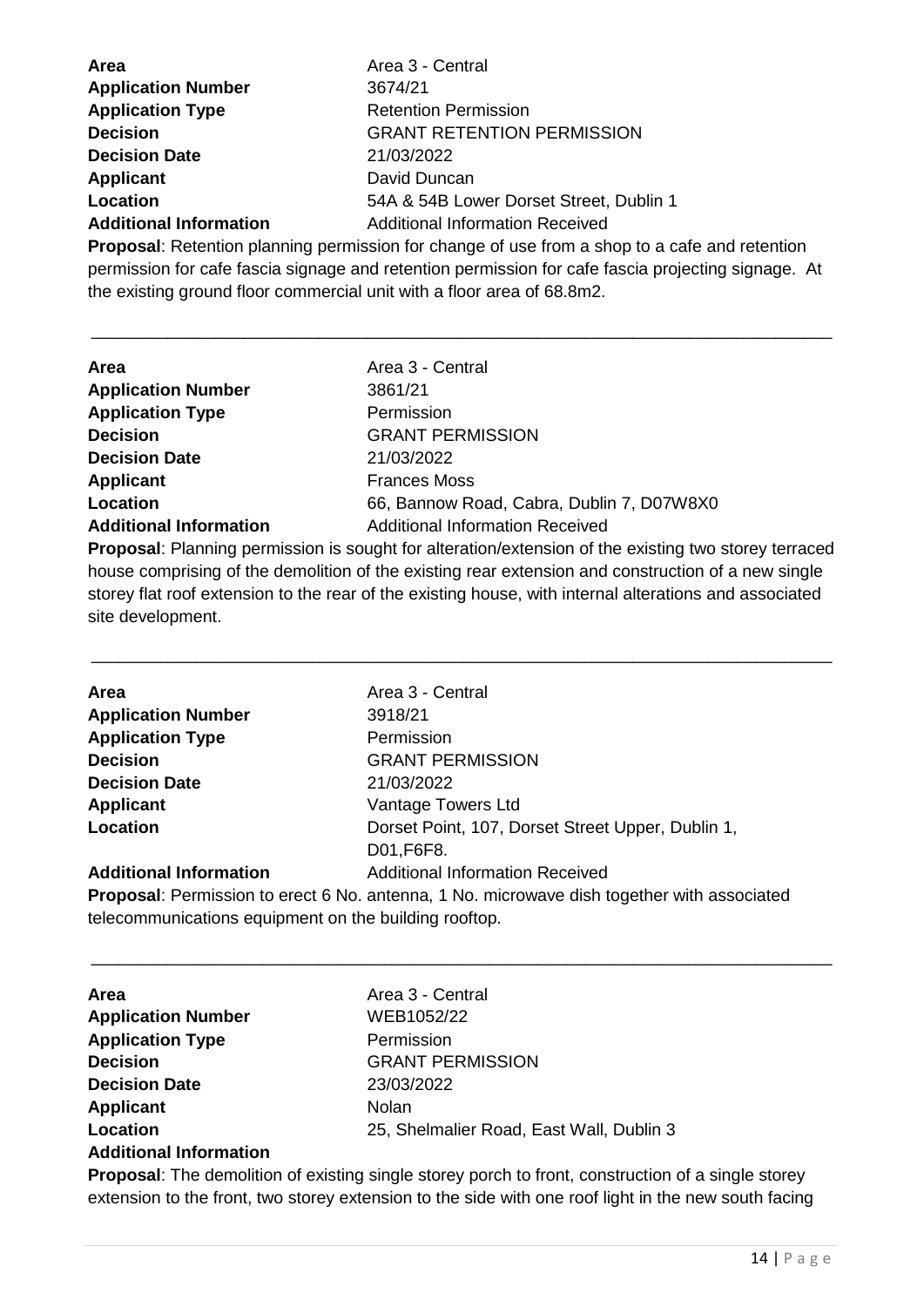hipped roof, two storey extension to the rear and for the relocation and widening of the existing vehicular entrance onto Shelmalier Road.

\_\_\_\_\_\_\_\_\_\_\_\_\_\_\_\_\_\_\_\_\_\_\_\_\_\_\_\_\_\_\_\_\_\_\_\_\_\_\_\_\_\_\_\_\_\_\_\_\_\_\_\_\_\_\_\_\_\_\_\_\_\_\_\_\_\_\_\_\_\_\_\_\_\_\_\_\_\_

| <b>Area</b>                   | Area 3 - Central                         |
|-------------------------------|------------------------------------------|
| <b>Application Number</b>     | WEB1060/22                               |
| <b>Application Type</b>       | Permission                               |
| <b>Decision</b>               | <b>GRANT PERMISSION</b>                  |
| <b>Decision Date</b>          | 24/03/2022                               |
| <b>Applicant</b>              | <b>Francesca Farina and Marc Bennett</b> |
| Location                      | 104, Carnlough Road, Cabra, Dublin 7     |
| <b>Additional Information</b> |                                          |

**Proposal**: Permission is sought to form new vehicular entrance & driveway for off street car parking at 104 Carnlough Road Cabra Dublin 7.

\_\_\_\_\_\_\_\_\_\_\_\_\_\_\_\_\_\_\_\_\_\_\_\_\_\_\_\_\_\_\_\_\_\_\_\_\_\_\_\_\_\_\_\_\_\_\_\_\_\_\_\_\_\_\_\_\_\_\_\_\_\_\_\_\_\_\_\_\_\_\_\_\_\_\_\_\_\_

| <b>Area</b>               | Area 3 - Central                              |
|---------------------------|-----------------------------------------------|
| <b>Application Number</b> | WEB1063/22                                    |
| <b>Application Type</b>   | Permission                                    |
| <b>Decision</b>           | <b>GRANT PERMISSION</b>                       |
| <b>Decision Date</b>      | 24/03/2022                                    |
| <b>Applicant</b>          | Jane & Peter McKeever                         |
| Location                  | 19, Arran Road, Drumcondra, Dublin 9 D09 K2W6 |
| Additional Information    |                                               |

#### **Additional Information**

**Proposal**: The development will consist of: demolition of the existing single-storey extension to the rear, conversion of the existing front garage space, construction of a new two-storey extension to the rear, and all associated site and drainage works.

\_\_\_\_\_\_\_\_\_\_\_\_\_\_\_\_\_\_\_\_\_\_\_\_\_\_\_\_\_\_\_\_\_\_\_\_\_\_\_\_\_\_\_\_\_\_\_\_\_\_\_\_\_\_\_\_\_\_\_\_\_\_\_\_\_\_\_\_\_\_\_\_\_\_\_\_\_\_

| <b>Area</b>               | Area 3 - Central                                   |
|---------------------------|----------------------------------------------------|
| <b>Application Number</b> | WEB1239/22                                         |
| <b>Application Type</b>   | Permission                                         |
| <b>Decision</b>           | APPLICATION DECLARED INVALID                       |
| <b>Decision Date</b>      | 22/03/2022                                         |
| <b>Applicant</b>          | Dublin Bay Pet Health Ltd                          |
| Location                  | Ground Floor, Retail Unit 6, Meridian Court, Royal |
|                           | Canal Park, Dublin 15                              |

#### **Additional Information**

**Proposal**: Proposed:

(A) Change of use from previously approved use of medical clinic to veterinary hospital;

- (B) Interior alterations;
- (C) Illuminated fascia & projecting signage to front &
- (D) Fenestration changes to rear.

| <b>Area</b>               | Area 3 - Central                    |
|---------------------------|-------------------------------------|
| <b>Application Number</b> | WEB1252/22                          |
| <b>Application Type</b>   | Permission                          |
| <b>Decision</b>           | <b>APPLICATION DECLARED INVALID</b> |
| <b>Decision Date</b>      | 23/03/2022                          |
| Applicant                 | Clíona Ryan                         |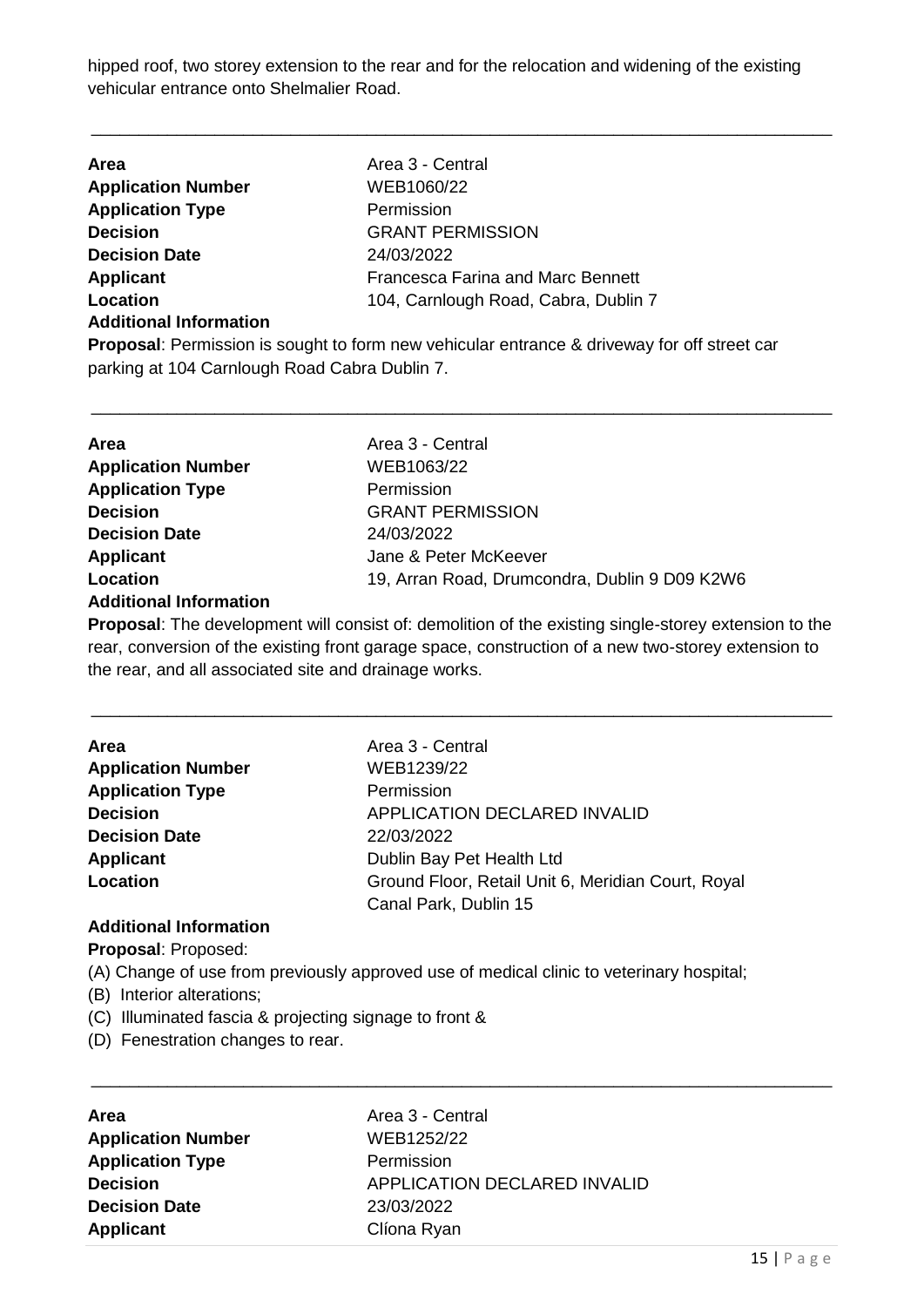#### **Additional Information**

**Proposal**: Widening of the existing vehicular entrance, exiting onto Daneswell Road, with alterations to railings and associated site works.

\_\_\_\_\_\_\_\_\_\_\_\_\_\_\_\_\_\_\_\_\_\_\_\_\_\_\_\_\_\_\_\_\_\_\_\_\_\_\_\_\_\_\_\_\_\_\_\_\_\_\_\_\_\_\_\_\_\_\_\_\_\_\_\_\_\_\_\_\_\_\_\_\_\_\_\_\_\_

| <b>Area</b>                   | Area 3 - Central                    |
|-------------------------------|-------------------------------------|
| <b>Application Number</b>     | WEB1257/22                          |
| <b>Application Type</b>       | Permission                          |
| <b>Decision</b>               | <b>APPLICATION DECLARED INVALID</b> |
| <b>Decision Date</b>          | 23/03/2022                          |
| <b>Applicant</b>              | Síofra & James Kindregan            |
| Location                      | 31, Cliftonville Road, Dublin 9     |
| <b>Additional Information</b> |                                     |

**Proposal**: The development will consist of the demolition of the existing rear extension and the construction of a single storey flat roof extension, minor modifications to the existing house and associated site works.

### **Area 3 Appeals Notified**

\_\_\_\_\_\_\_\_\_\_\_\_\_\_\_\_\_\_\_\_\_\_\_\_\_\_\_\_\_\_\_\_\_\_\_\_\_\_\_\_\_\_\_\_\_\_\_\_\_\_\_\_\_\_\_\_\_\_\_\_\_\_\_\_\_\_\_\_\_\_\_\_\_\_\_\_\_\_

| <b>Area</b>                   | Area 3 - Central                       |
|-------------------------------|----------------------------------------|
| <b>Application Number</b>     | 3257/21                                |
| <b>Appeal Type</b>            | <b>Written Evidence</b>                |
| Applicant                     | Vision Wave Limited                    |
| Location                      | 57A Jervis Lane Upper, Dublin 1        |
| <b>Additional Information</b> | <b>Additional Information Received</b> |

**Proposal**: PROTECTED STRUCTURE: The property is within the curtilage of the protected structure No. 57 Capel Street (RPS No. 1182).

The development will consist of: (i) alterations to internal layout, front extension of third floor level to match floor plate of existing first and second floor levels and increase in building height from 18.17 to 21.07.; (ii) change of use of existing commercial building to provide residential accommodation comprising 4 no. apartments (1 no. studio & 3 no. one bedroom units) each served by private amenity space, in the form of a terrace or balcony on the eastern elevation, and sharing bin storage/cycle parking facilities at ground floor level; (iii) refurbishment of all elevations and removal/replacement of fenestration detailing on north, south and east elevations; and (iv) all ancillary works necessary to facilitate the development. The building will be served by 4 no. rooflights.

\_\_\_\_\_\_\_\_\_\_\_\_\_\_\_\_\_\_\_\_\_\_\_\_\_\_\_\_\_\_\_\_\_\_\_\_\_\_\_\_\_\_\_\_\_\_\_\_\_\_\_\_\_\_\_\_\_\_\_\_\_\_\_\_\_\_\_\_\_\_\_\_\_\_\_\_\_\_

| <b>Area</b>                   |  |
|-------------------------------|--|
| <b>Application Number</b>     |  |
| <b>Appeal Type</b>            |  |
| <b>Applicant</b>              |  |
| Location                      |  |
| <b>Additional Information</b> |  |

Area 3 - Central **Application Number** 4097/21 **Written Evidence Sinead Quish** 18, Niall Street, Dublin 7, D07 V6Y5

**Proposal**: RETENTION: Retention Planning Permission is sought for amendments to previously approved Planning Permission WEB3504/11, comprising alterations and extensions to the existing mid-terraced single-storey house at 18 Niall Street, Dublin 7, D07 V6Y5. Amendments comprise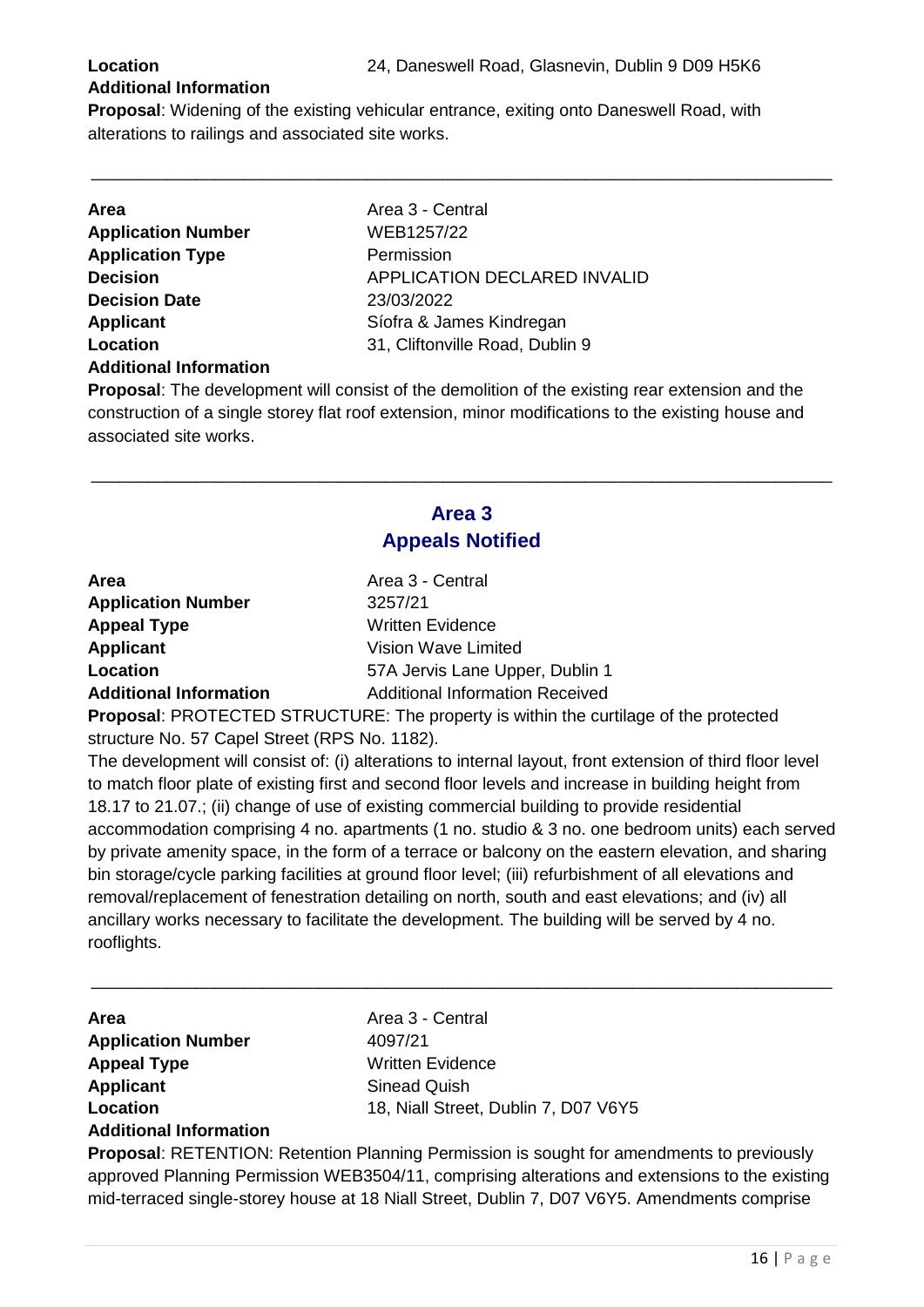minor modifications to the internal layouts, modifications to the fenestration of the single-storey rear extension and additional Velux roof lights on the front and rear roofs.

#### **Area 3 Appeals Decided**

\_\_\_\_\_\_\_\_\_\_\_\_\_\_\_\_\_\_\_\_\_\_\_\_\_\_\_\_\_\_\_\_\_\_\_\_\_\_\_\_\_\_\_\_\_\_\_\_\_\_\_\_\_\_\_\_\_\_\_\_\_\_\_\_\_\_\_\_\_\_\_\_\_\_\_\_\_\_

**Area** Area 3 - Central **Application Number** 2635/21 **Appeal Decision Date** @25/03/2022 **Additional Information**

**Appeal Decision** REFUSE PERMISSION **Applicant** SRM Book and Cool Ltd. Location The Washerwoman, 60-66, Glasnevin Hill, DUBLIN 9

**Proposal**: Planning permission is sought at Nos. 60-66 Glasnevin Hill, Dublin 9, (excluding the existing real estate unit located at ground floor level of No. 64 Glasnevin Hill). Consisting of: No. 60 (D09 DF30); No.62A (D09 CC01); No. 62B (D09 X9TR) (located at first floor level above unit Nos. 64 and 66); No. 62 (D09 PX05); and No. 66 (D09 R882) for development comprising: (i) the demolition of the existing buildings on the site comprising part single-storey, part two-storey 'Washerwoman' restaurant at No. 60 (D09 DF30) and No. 62A (D09 CC01); 2-bed apartment at No. 62B (D09 X9TR) (located at first floor level above unit Nos. 64 and 66); single-storey childcare unit at No. 62 (D09 PX05); and single-storey pizzeria unit at No. 66 (D09 R882); (ii) the construction of a 6-storey mixed-use development consisting of the following: (a) ground floor level restaurant to replace the existing Washerwoman restaurant, with access from Glasnevin Hill. A second access from the rear is also proposed serving as an emergency exit and access to refuse. The restaurant will be comprised of a seating area; kitchen; dry goods room; cold room; staff changing room; toilets; bin store and store/office. The ground floor level will also accommodate an apartment lobby; lift shaft; bike store; and refuse storage which will serve the residential units at upper floors. Access will be provided from 2 no. additional entrances to Glasnevin Hill. (b) 18 no. apartments, comprising 8 no. one-bed apartments; 9 no. two-bed apartments and 1 no. 4-bed apartments. Access to the apartments will be from Glasnevin Hill. Each apartment will be provided with an area of private open space in the form of a private balcony. The residential units will be served by 26 no. bicycle spaces and refuse storage at ground floor. (iii) The development will also include landscaping; boundary treatments; the provision of SuDS measures including a blue roof system and all ancillary works necessary to facilitate the development.

\_\_\_\_\_\_\_\_\_\_\_\_\_\_\_\_\_\_\_\_\_\_\_\_\_\_\_\_\_\_\_\_\_\_\_\_\_\_\_\_\_\_\_\_\_\_\_\_\_\_\_\_\_\_\_\_\_\_\_\_\_\_\_\_\_\_\_\_\_\_\_\_\_\_\_\_\_\_

| Area                          |
|-------------------------------|
| <b>Application Number</b>     |
| <b>Appeal Decision</b>        |
| <b>Appeal Decision Date</b>   |
| <b>Applicant</b>              |
| Location                      |
| <b>Additional Information</b> |

**Area** Area 3 - Central **Application Number** 3193/21 *A* GRANT RETENTION PERMISSION **Appeal Decision Date** @24/03/2022 **Wendy Gannon Location** 5 Saint Marys Avenue North, Dublin 7, D07 Y4C2

**Proposal**: RETENTION: Retention planning permission for dormer to rear roof to accommodate stairs to allow conversion of attic into non-habitable storage space, the dormer roof/ridge was increased over existing roof ridge level, roof window to front roof and ancillary works.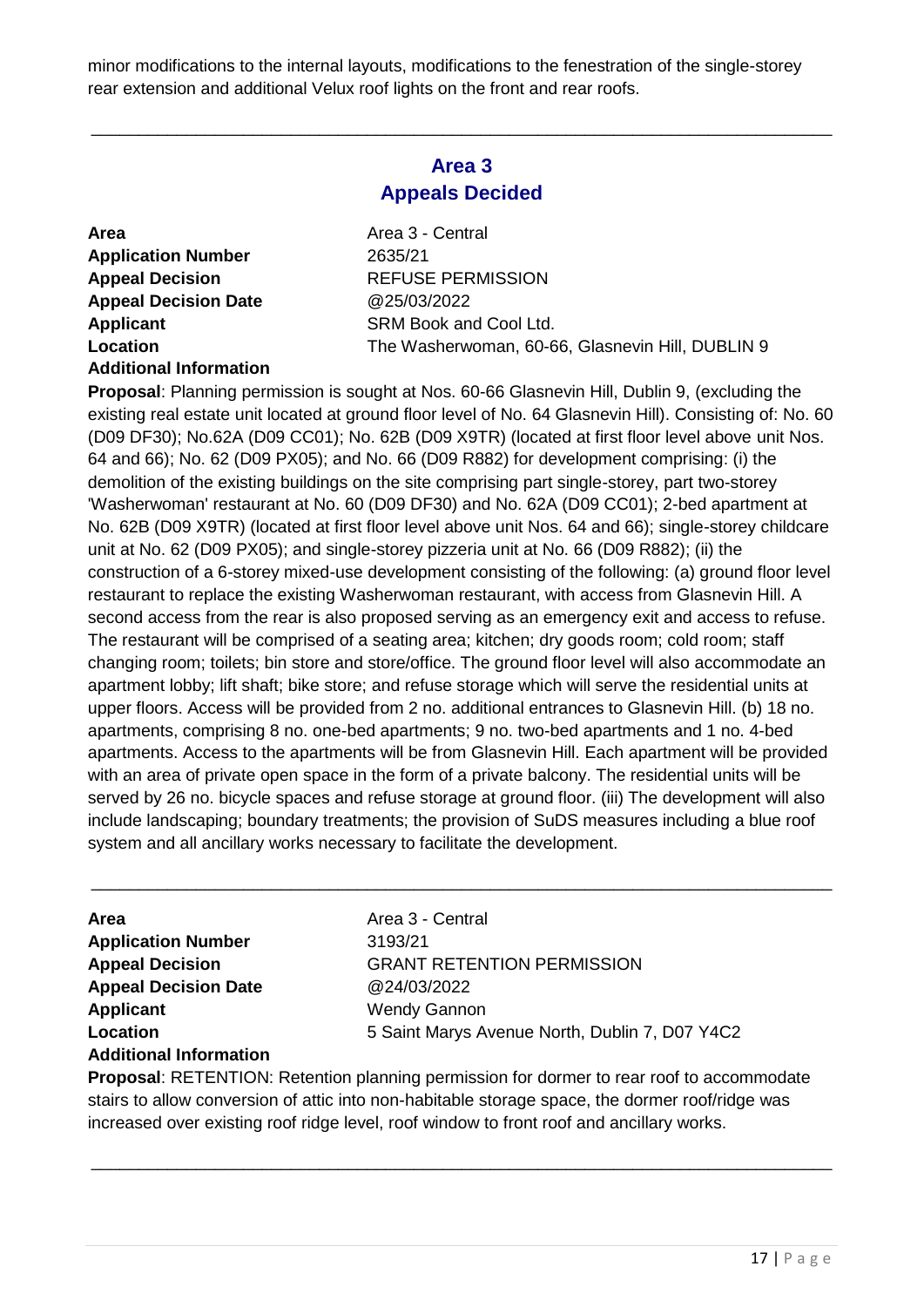

# Dublin City Council

### SOCIAL HOUSING EXEMPTION **CERTIFICATES**

12/22

(21/03/2022-25/03/2022)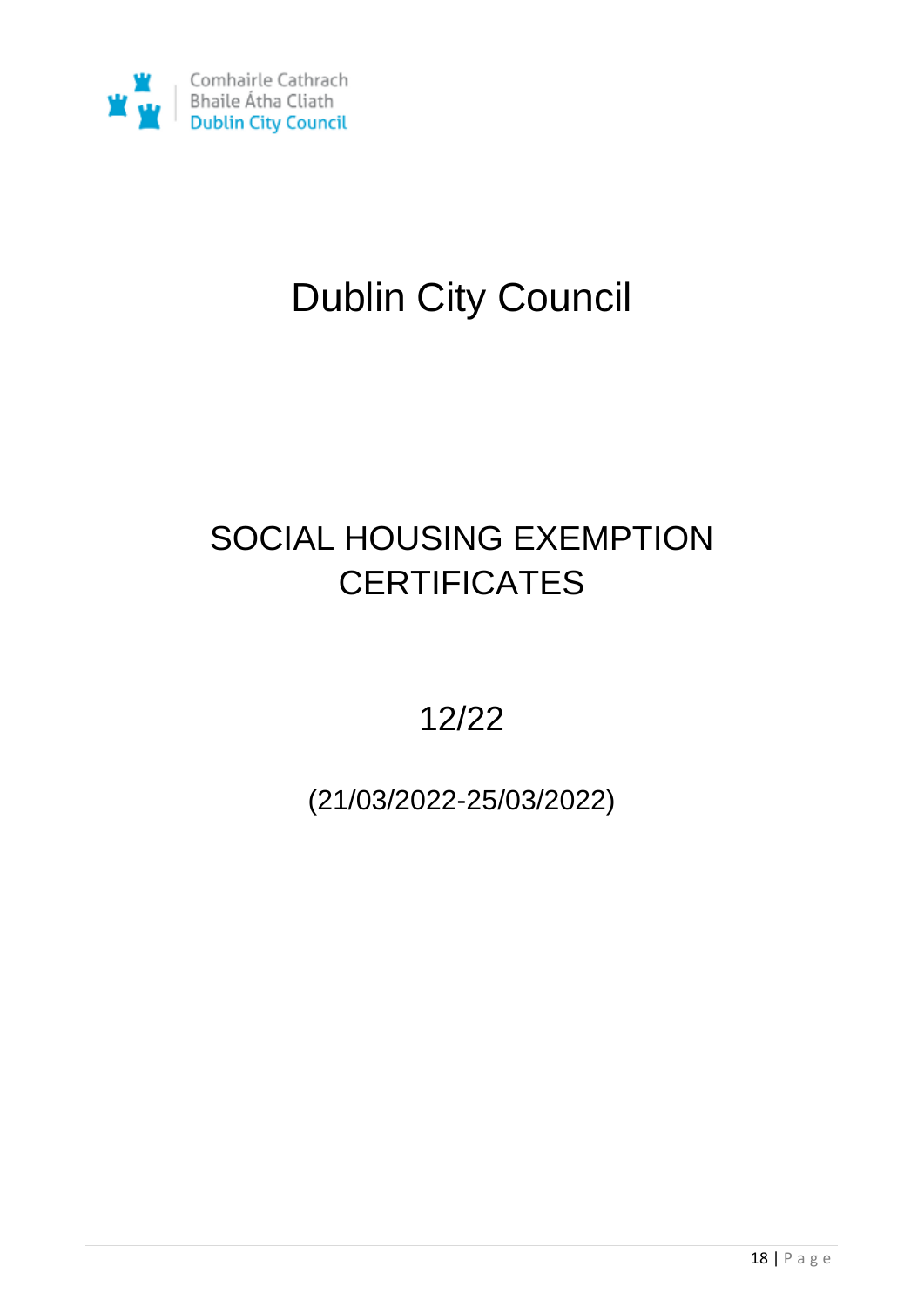| Area                                                                                                 | Area 3 - Central                             |  |
|------------------------------------------------------------------------------------------------------|----------------------------------------------|--|
| <b>Application Number</b>                                                                            | 0093/22                                      |  |
| <b>Application Type</b>                                                                              | Social Housing Exemption Certificate         |  |
| <b>Applicant</b>                                                                                     | Matthew Kelly                                |  |
| Location                                                                                             | 484A, North Circular Road, Dublin 1, D01RX59 |  |
| <b>Registration Date</b>                                                                             | 22/03/2022                                   |  |
| <b>Additional Information</b>                                                                        |                                              |  |
| <b>Proposal:</b> SHEC: Construction of a 3 storey, 2 bed dwelling with roof terrace and new boundary |                                              |  |
| treatment.                                                                                           |                                              |  |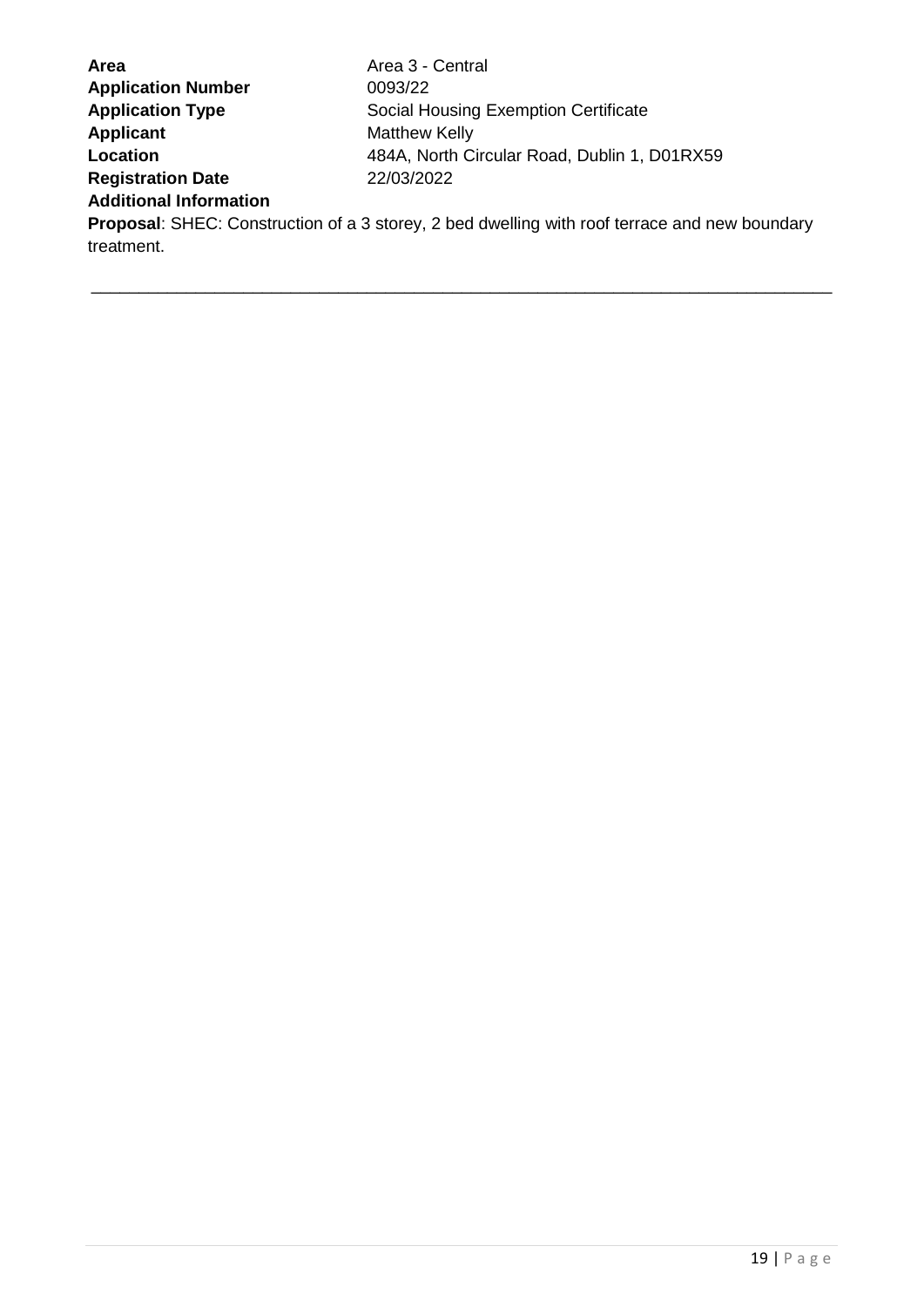

# Dublin City Council

## SECTION 5 EXEMPTIONS

### 12/22

### (21/03/2022-25/03/2022)